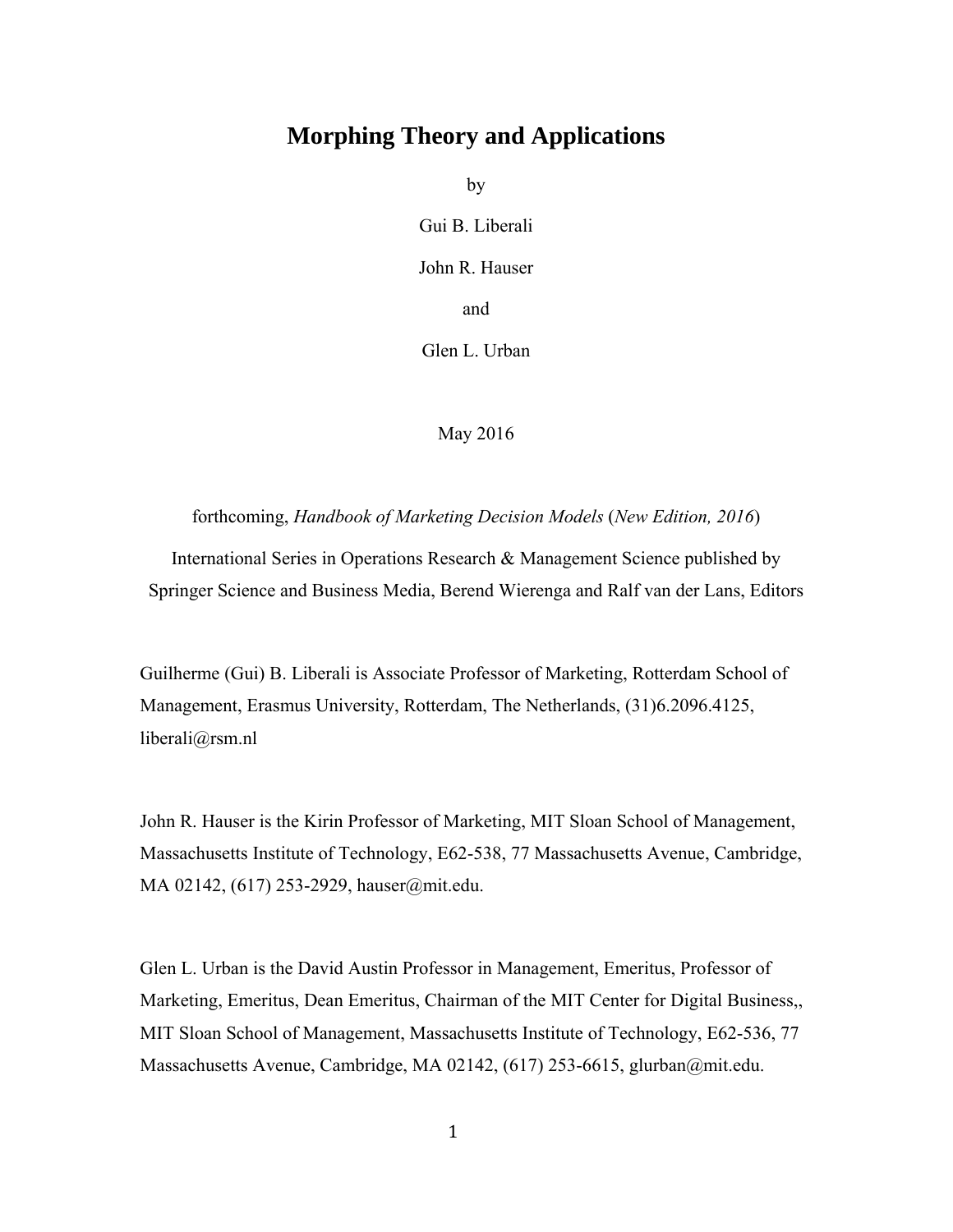## **1. The Morphing Concept**

As electronic commerce often matches or exceeds traditional bricks-and-mortar commerce, firms seek to optimize their online marketing efforts. When feasible, these firms customize marketing efforts to the needs and desires of individual consumers, thereby increasing click-through-rates (CTR) and conversion (sales). When done well, such customization enhances consumer relationships and builds trust.

A/B testing is a popular means to optimize marketing efforts. The firm compares two or more communications vehicles, say two banner advertisement or two website implementations. For example, potential consumers (website visitors) are randomly assigned to two banners—one might emphasize general brand image and one might emphasize the comparative advantage of a product's features. The firm measures response in the form of CTRs or conversion to identify the better banner. The better banner is then used in day-to-day website operations. A/B testing can be used with multiple marketing instruments or with aspects of marketing instruments that are mixed and matched in an experimental design. A/B testing has proven effective and has increased the profitability of many marketing instruments.

Morphing improves A/B testing in many ways. First, morphing uses optimal adaptive experimentation. For example, as the morphing system begins to observe consumer response it allocates sample to A versus B to learn efficiently. Morphing trades off learning about consumer response (learn) with using that knowledge to display the best banner for the consumers (earn). The learn-while-earning process allocates same to different banners to maximize long-term profits. For example, if a morphing system learns that a particular banner is unlikely to be the best banner, it ceases to assign consumers to see that banner. If a morphing system learns that a particular banner is especially promising it automatically and optimally allocates more consumers to that banner.

Second, morphing automatically identifies the latent segment to which each consumer belongs. Morphing detects a consumer's segment from the clicks that the consumer makes on the firm's website (or from tracking the consumer prior to visiting the firm's website). For example, a consumer with a more-verbal cognitive style might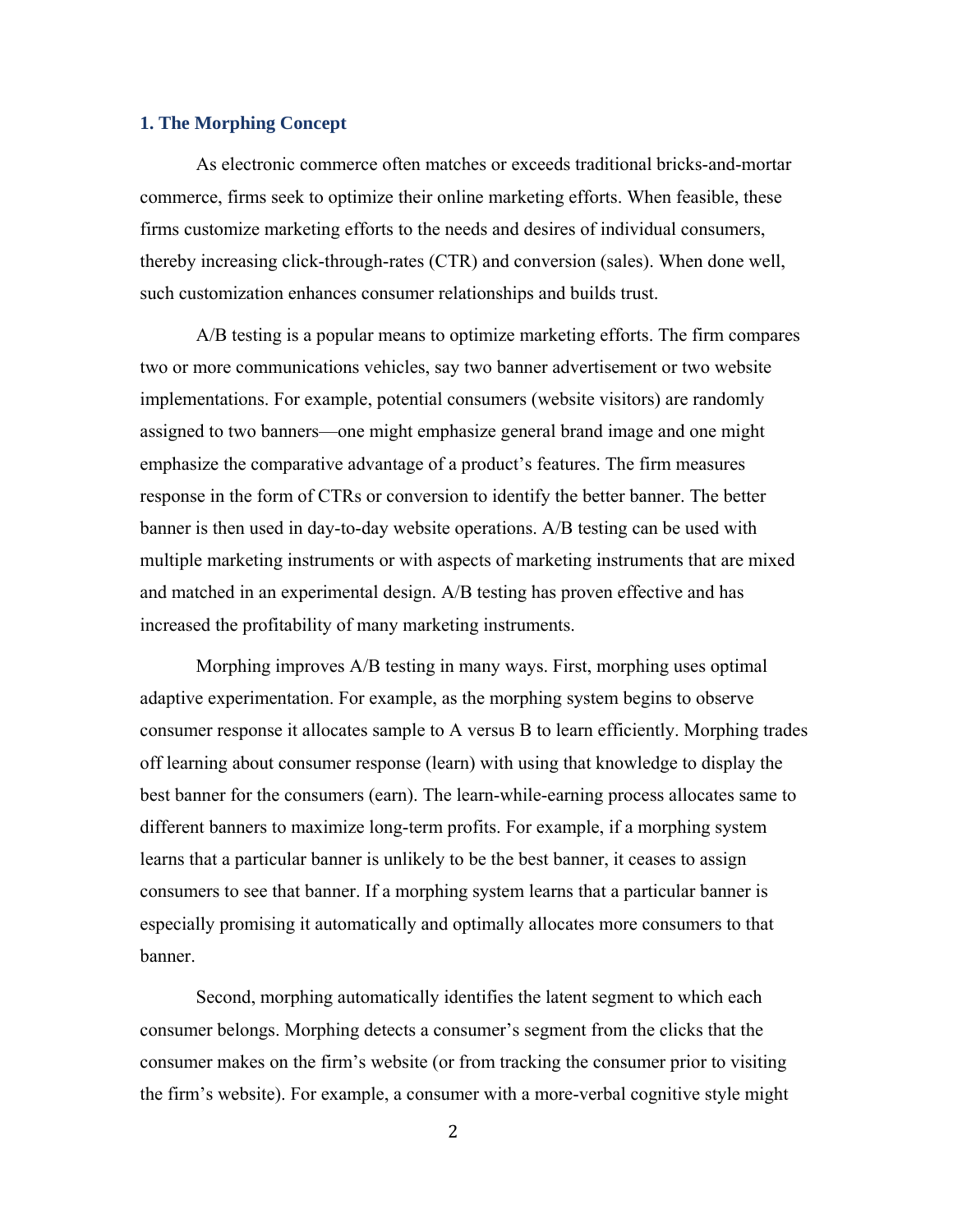click more often on text-based descriptions than on pictures, whereas a consumer with a more-visual cognitive style might click more often on pictures. Alternatively, a consumer who is beginning his or her search for automobiles might click on comparison charts while a consumer who is ready to buy might click on dealer-location or special-deal pulldown menus.

Third, morphing matches marketing instruments to each consumer' segment, and does so optimally. Because morphing identifies latent segments automatically, morphing can use optimal experimentation for each segment to learn the best marketing instrument for that segment. For example, if the consumer has a verbal cognitive style, then the look and feel of the website can "morph" to feature more verbal content. If the consumer is in the buying stage for an automobile, then the website can help the consumer find dealers or cars with specific features. It might even offer an incentive for a test drive.

Fourth, because morphing identifies the best marketing instrument for each segment from those that are tried, it provides rich information for further development and design of those instruments. Indeed, in our experience, this organizational learning has proven to be critical to enhanced outcomes for the firm.

## **1.1 Morphing Overview**

In this chapter we review almost ten years of morphing experience. To date, most of the contributions have been proof-of-concept research projects, but, increasingly, firms are beginning to adopt and test morphing capabilities. We begin with a brief overview on the steps in a prototypical morphing application

Morphing, as first proposed by Hauser, Urban, Liberali, and Braun (HULB, 2009), consists of the following steps:

- 1. Clicks on a website are monitored and, from those clicks, algorithms automatically infer the likelihood of the consumer segment to which the consumer belongs.
	- a. Websites, banners, or other marketing materials may be designed so that they appeal (potentially) to different segments of consumers.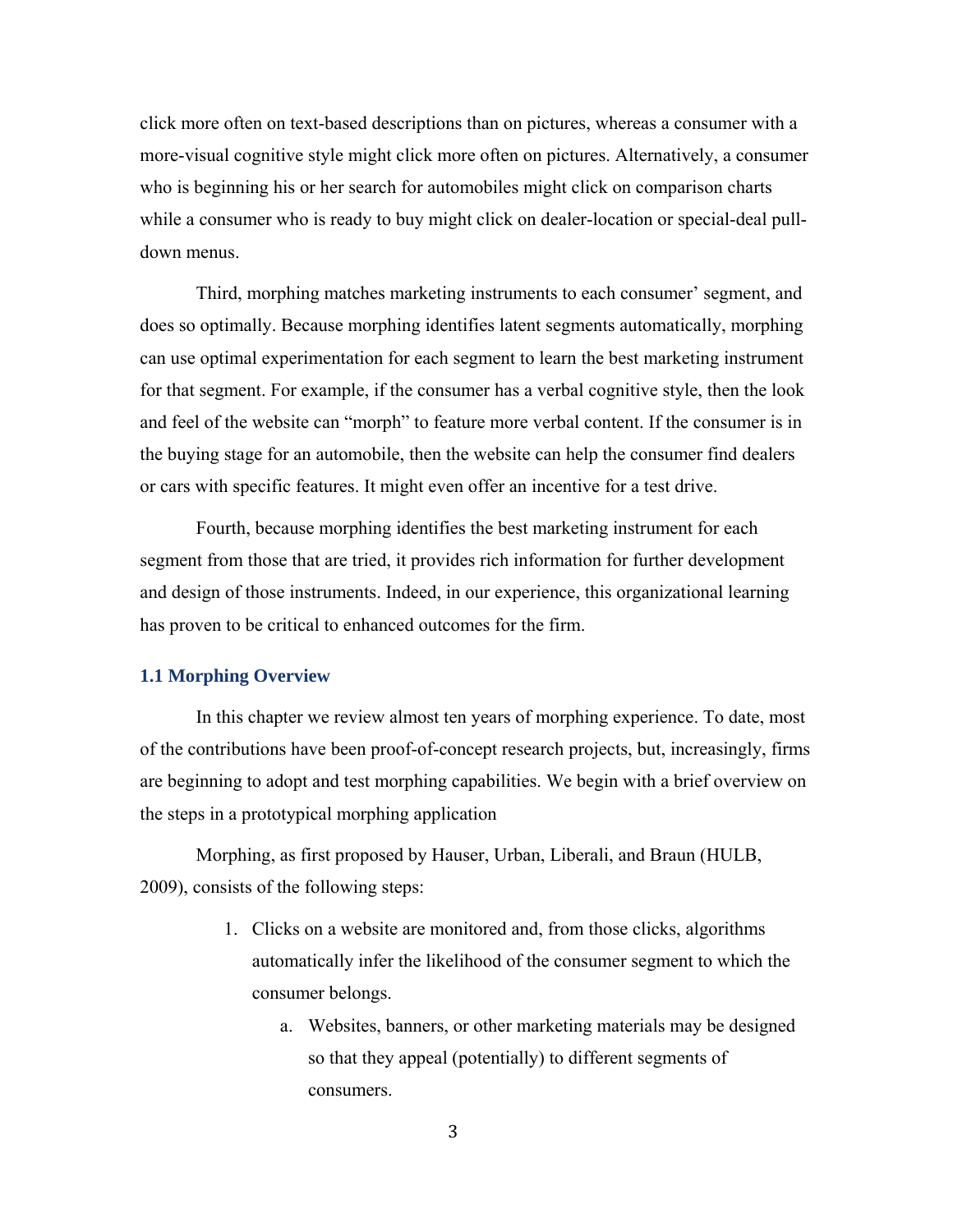- b. Consumers in a calibration study visit example websites and provide data by which to identify their segments.
- c. The calibration data provides a model of how browsing behavior differs by segment.
- 2. Marketing materials, such as banners, are provided to consumers to maximize goals such as profit, sales, or click-through rates.
	- a. The system learns as is goes.
	- b. Learning is automatic and near optimal.
	- c. The goal of learning is to match the marketing materials to the consumer's segment to maximize the firm's goals.

Ideally, morphing targets and learns from each and every consumer and does so in real time. However, some systems now "batch" learning in the sense that the rules in the second step are updated periodically rather than for every consumer (e.g., Bertsimas and Mersereau 2007; Schwartz, Bradlow, and Fader 2016). Recently, morphing has been extended to automatically determine when is the best time to morph the marketing materials (e.g., Hauser, Liberali, and Urban 2014).

## **1.2 Morphing Example**

Figure 1 illustrates the general concept of morphing with a stylized example from banner advertising. This concept is not limited to banner advertising; morphing applies to a wide range of marketing materials. For example, HULB morph the look and feel of the website.

The set of numbers in the upper left of Figure 1 are the firm's best guess at the segment to which the consumer belongs. These estimates are based on the consumer's clickstream up to this point. For example, the firm might believe that this consumer's cognitive style is most likely to be verbal-impulsive (65%), but there is a lesser chance that the cognitive style might be visual-impulsive (15%), verbal-deliberative (10%), or visual-deliberative (10%). The morphing algorithm uses Bayes Theorem to estimate these probabilities from the clicks that the consumer has already made on the website.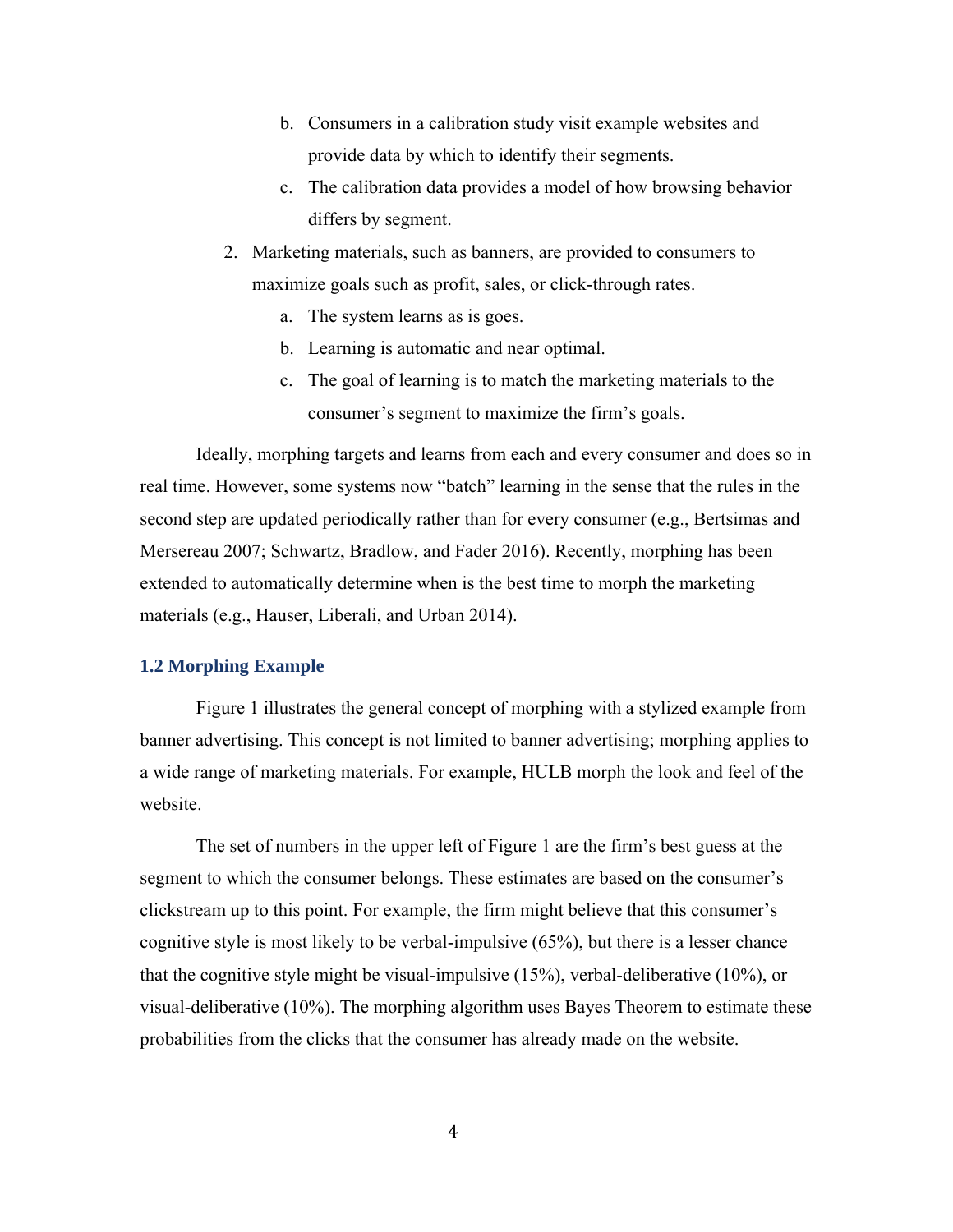# *Figure 1: The Morphing Concept-An Example with Four Styles and Four Morphs*  **(***Stylized Illustration***)**



We provide details on the method later; we provide here the intuition. Suppose that, in an earlier calibration study, we measured consumer's cognitive styles using traditional methods. For example, we might ask the consumer to answer a banks of questions, the answers to which indicate the consumer's cognitive style. Suppose further that we observed that consumers with verbal-impulsive cognitive styles clicked on action-oriented textboxes, but consumers with other cognitive styles clicked on other portions of the website. Then if we observe that consumer clicks on many textboxes and prefers short action-oriented descriptions rather than longer fact-based descriptions, that consumer may more likely to be verbal-impulsive than one of the other cognitive styles. The actual probability then is proportional to the percent of consumers with verbalimpulsive cognitive styles (known from the calibration study) times the likelihood that a person who clicks on action-oriented verbal textboxes is verbal-impulsive (also known from the priming study). Because a website is likely to offer a large number of click choices, we describe each click by its characteristics to reduce dimensionality. The end result, which is updated when the consumer provides more clicks, are the percentages in the upper left corner of Figure 1.

Before we describe the learn-while-earning aspect of morphing, it is easier if we consider a more traditional situation in which we have observed a large number of consumers of each cognitive style for each of the potential banners. For this situation, the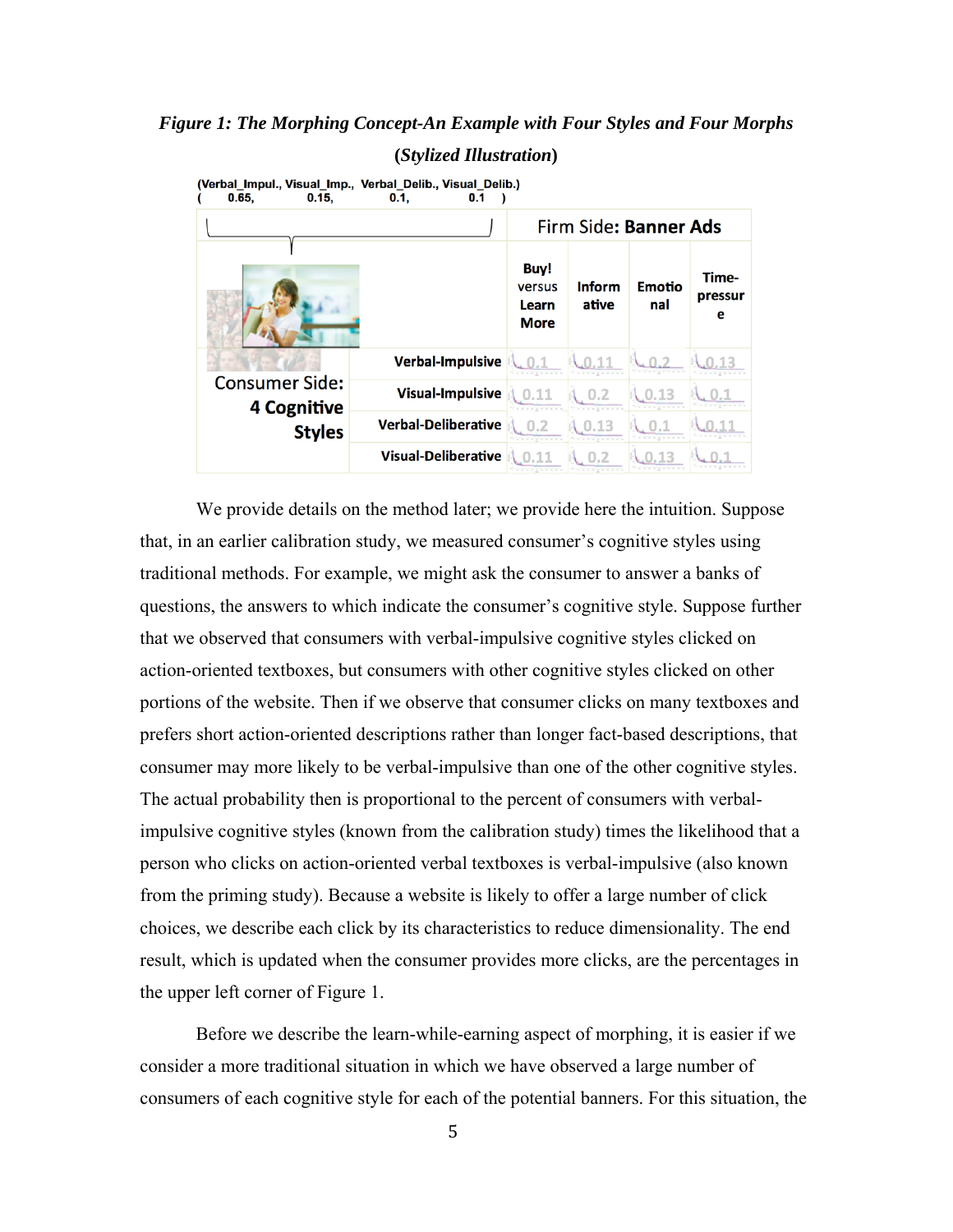table in the lower right side of Figure 1 contains outcome probabilities for each bannersegment combination. For example, if a consumer has a cognitive style that is "verbalimpulsive" and that consumer is given the "Buy! verses Learn More" banner, the likelihood that that consumer would click on the banner is 0.10. If that consumer were given instead the "Emotional" banner, then the likelihood of a click would increase to 0.20. These probabilities are based on prior consumers, with those cognitive styles, who have been shown each of the banners. If this were an A/B test, the banners would have been randomly assigned until we had sufficient precision on the outcome-probability estimates.

If the firm had perfect information about the segment to which the consumer belonged and if it knew the outcome probability perfectly, the firm would select the banner with the highest outcome probability by looking up the highest outcome probability in the row corresponding to the consumer's segment. For example, if the firm knew the consumer was visual-impulsive and it knew the outcome probabilities, it would provide the consumer with the "Emotional" banner because it has the highest outcome probability in the verbal-impulsive row.

However, firms do not know the consumer's segment with certainty. Instead, based on the consumer's clicks, firms has estimates of the likelihood that the consumer belongs to each of the four cognitive-style segments. If the system had completed its learning, the best banner would be the banner that maximizes the firm's immediate goals such as CTR. In Figure 1, the best banner for the consumer is the Emotional (in column 3) because it has the highest expected reward given our estimate of the consumer's cognitive style. We obtain that estimate by multiplying the probabilities the consumer belongs to each cognitive-style segment times the probabilities that a consumer in that segment clicks through when shown a given banner. For example, the likelihood that the consumer clicks through when given the Emotional banner is 0.17 obtained as  $0.17 =$  $0.65 \times 0.20 + 0.15 \times 0.13 + 0.10 \times 0.10 + 0.10 \times 0.13$ .

Emotional is the best banner to provide to the consumer after the system has completed its learning, but Emotional may or may not be the best banner to provide to the consumer while the system is still learning the outcome probabilities. For example, it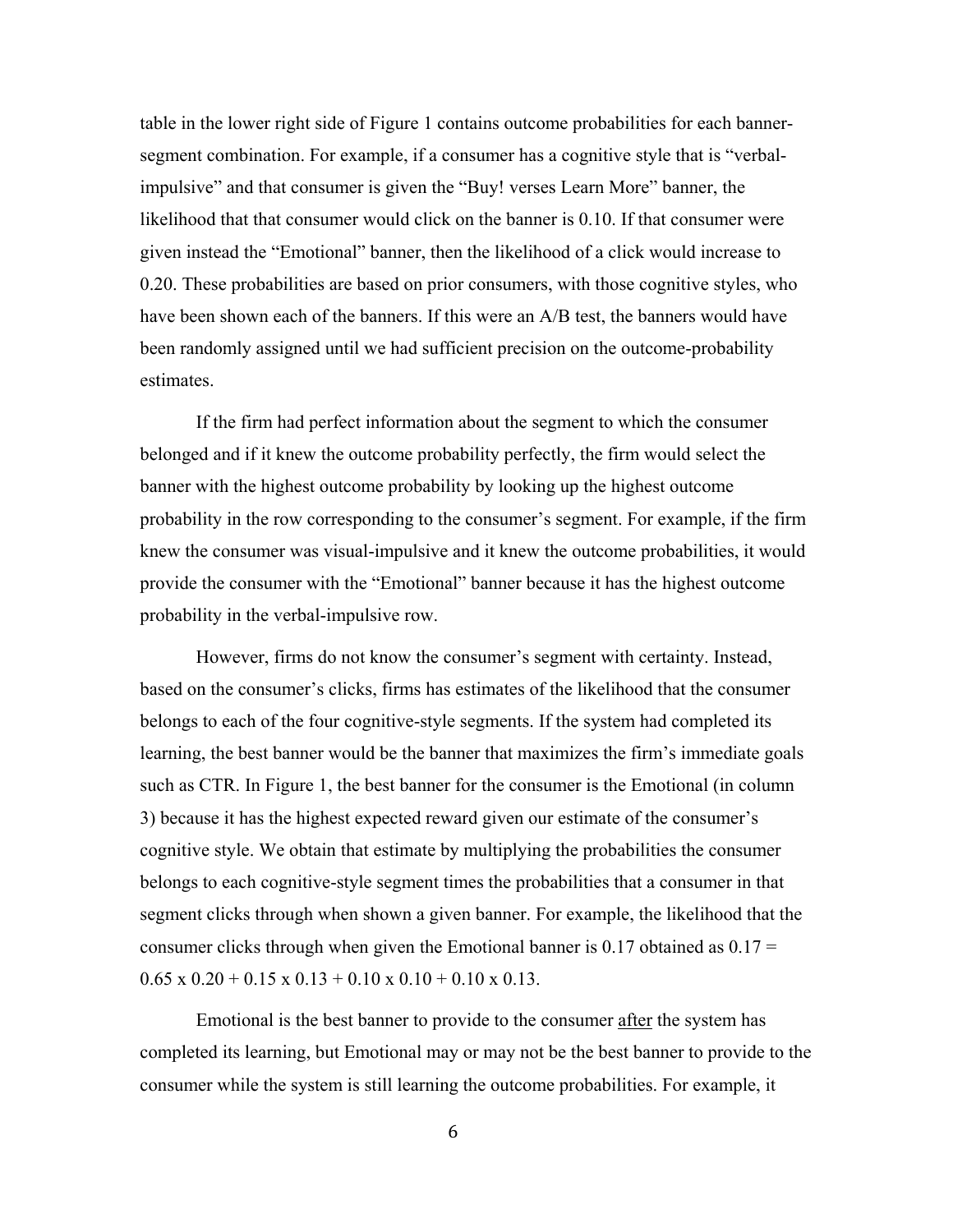might be best if the system were to occasionally try other banners so that it can learn probabilities for other banners. Furthermore, the system might be able to make the best decision even if it does not know the outcome probabilities with certainty. For example, it might be able to eliminate banners with extremely low outcome probabilities and not waste sample consumers on those banners. This is a dilemma. If the firm tries other banners it sacrifices its goals for the immediate consumer, but the system learns what is best for the next consumer and all subsequent consumers with the same cognitive style. The morphing system automatically assigns banners to consumers with (near) optimal experimentation by balancing the cost of experimentation with the value of learning about the outcome probabilities.

The mathematics used to balance earning and learning are sophisticated, but the implementation is relatively straightforward using a mathematical concept called "Gittins' indices (GIs)." At any given time there is a GI for each cognitive-style-banner combination. Each GI represents both the value the firm can gain from that consumer (the current best estimate of the outcome probability) and the option value to the firm for learning more about outcome probabilities. We provide more details later. Gittins (1979) proved that there is a rule based on GIs that provide optimal experimentation when consumers can be assigned to consumer segments without error. The rule is simple, provide the morph with the highest GI. Because the rule is optimal, a firm using GIs can expect higher profits than it would earn with naïve A/B testing.

However, as Figure 1 indicates, we do not know the consumer's segment with certainty. But we have probabilities, based on the consumer's clicks, that the consumer belongs to a segment—e.g., a 65% chance that the consumer's segment is verbalimpulsive. Krishnamurthy and Mickova (1999) demonstrated that if one were to use GIs rather than the best estimates of outcome probabilities, then the multiple-latent-segment experimentation would be near optimal. This is exactly what is done in morphing. We replace the outcome probabilities with GIs and compute the expected value—the expected Gittins' index (EGI). We assign to the consumer the banner with the highest EGI.

Morphing has an additional advantage over standard A/B testing. Because the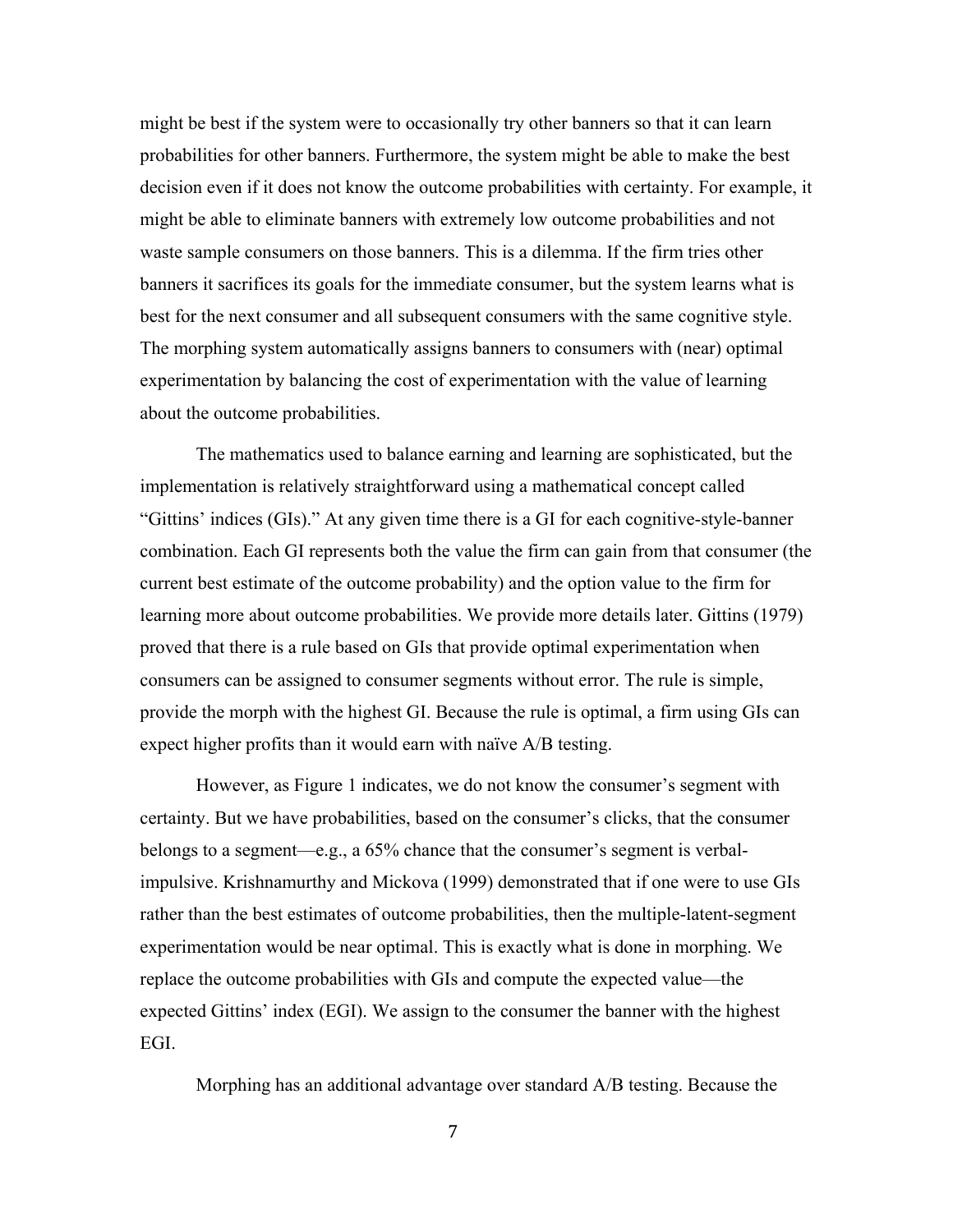system is always in learn-while-earning mode, the GIs automatically and near optimally pick up any changes in the underlying outcome probabilities. For example, if consumers' tastes change and a banner is no longer as effective, the GIs will begin to shift automatically to take into account the option value of learning more about that banner. Similarly, if a new banner is added to the mix, the GIs for that banner start at prior beliefs, but the morphing system quickly and optimally learns the true outcome probability.

Morphing uses information from prior consumers to learn the updated value of the outcome probabilities for each banner-segment combination. This value is updated after each user is exposed to a banner—after we observe whether or not the consumer clicksthrough or makes a purchase (conversion). The value of each banner-segment combination GI is based on our current estimate of the choice probability for that bannersegment combination plus an option value that reflects the value of learning more about that banner-segment combination. As the system learns from many observations, the option value is decreases. For the banner that is best for a consumer segment, the value of the banner-segment combination converges to the predicted purchase value. For other banner-segment combinations, the system might cease to allocate sample because it is not profitable to do so, even considering the option value of learning.

The rate at which convergence is achieved is an empirical question, and is based on the expected traffic of the website. For example, it is optimal for websites with millions of visitors per day to learn at a different rate than websites with only a few thousand visitors per day. In practice, the degree to which each individual observation changes beliefs about the best morph depends on how many observations we expect to observe during the relevant time period.

Morphing is not limited to banners – it can be used to match consumers to website designs, call-center scripts, or any marketing instrument. For the remainder of this chapter, when it is clear in context, we use the general term "morph" instead of banner to reflect the generality of potential applications.

Morphing is based on continuously improving initial knowledge about each consumer's segment, using that information to assign the best morph for a consumer, and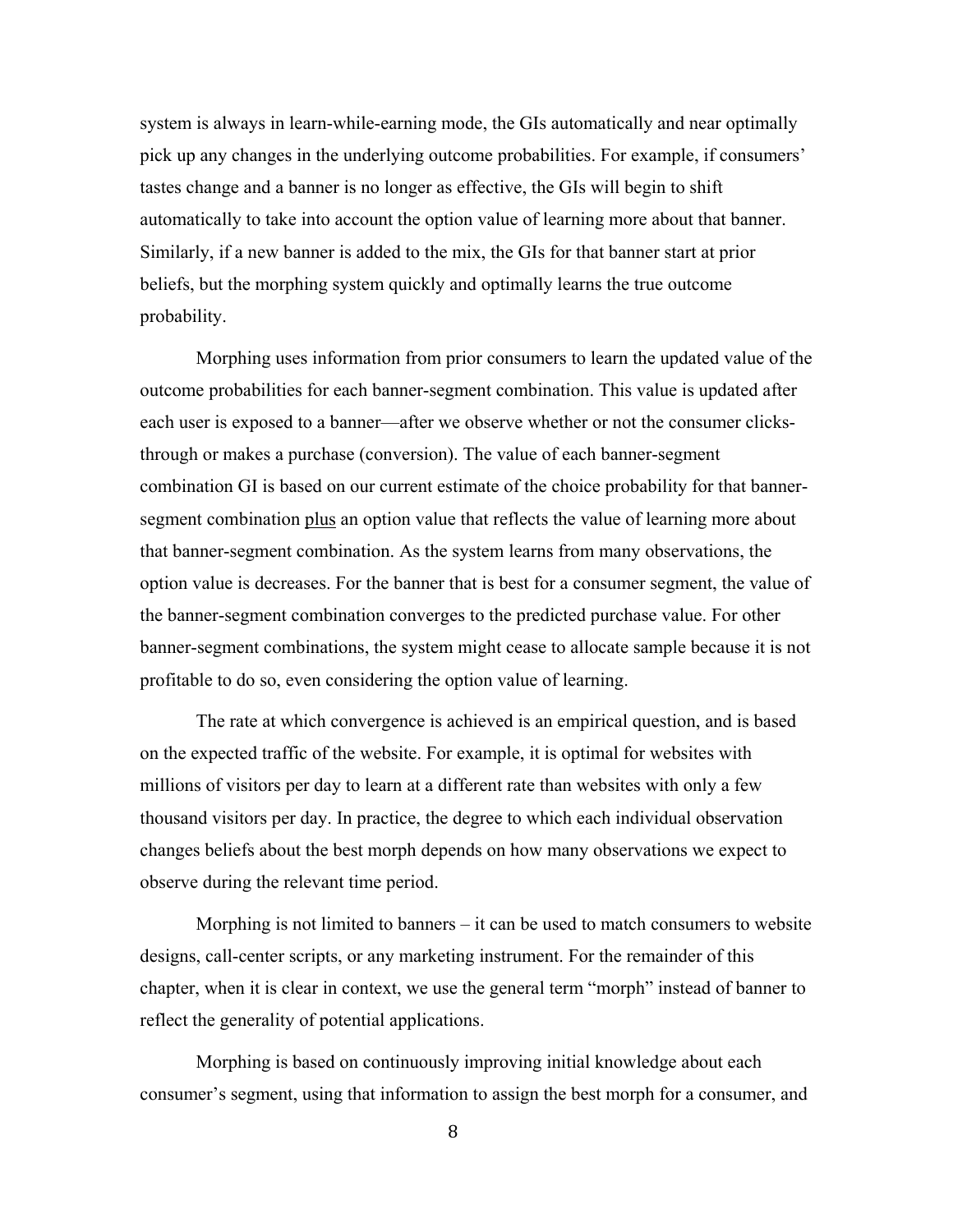learning from the outcome of the morph assignment. As shown in the next section, morphing has been applied in a variety of situations, including applications to improve performance for firms which had previously run randomized controlled experiments (A/B tests).

#### **2. Optimal Online Experimentation**

# **2.1 From Learn-Then-Earn to Learn-While-Earning: The Multi-Armed Bandit Problem**

Randomized controlled experiments are the cornerstone of causal inference*.* Firms run hundreds, or even thousands, of online randomized experiments every day, in what is often referred to as A/B testing. Typically, an A/B test is based on random assignment of treatments to website visitors and is continued until sufficient statistical power is achieved such that reliable conclusions can be made regarding the effect of a specific website configuration on sales or other variables of interest. For example, one firm may run an online A/B test to learn whether it is more effective to present information about its product in a 2- or 3-column format. The dependent variable is typically CTR or online purchase (conversion).

Because of randomization and statistical power, traditional A/B tests tend to follow the learn-then-earn paradigm. During the testing phase the focus is on *learn*, i.e., estimating the effect of each treatment on consumer behavior. Once the estimates are obtained, the focus changes to outcome maximization ('*earn'*), when the firm deploys the winning treatment on large scale.

The traditional *learn-then-earn* paradigm of A/B testing has two major weaknesses. First, it is based on the responses of average consumers; it ignores heterogeneity in consumer preferences. It does not take into account that different consumers may respond differently to the marketing instrument(s) when the firm deploys the winning treatment (marketing instrument) to all consumers. When consumers are not all the same, ignoring individual differences can be costly. For example, in Figure 1 it is better that the verbal-impulsive consumer get an Emotional banner while the visualdeliberative consumer get an Informative banner.

Morphing addresses this issue using consumer segment probabilities (for latent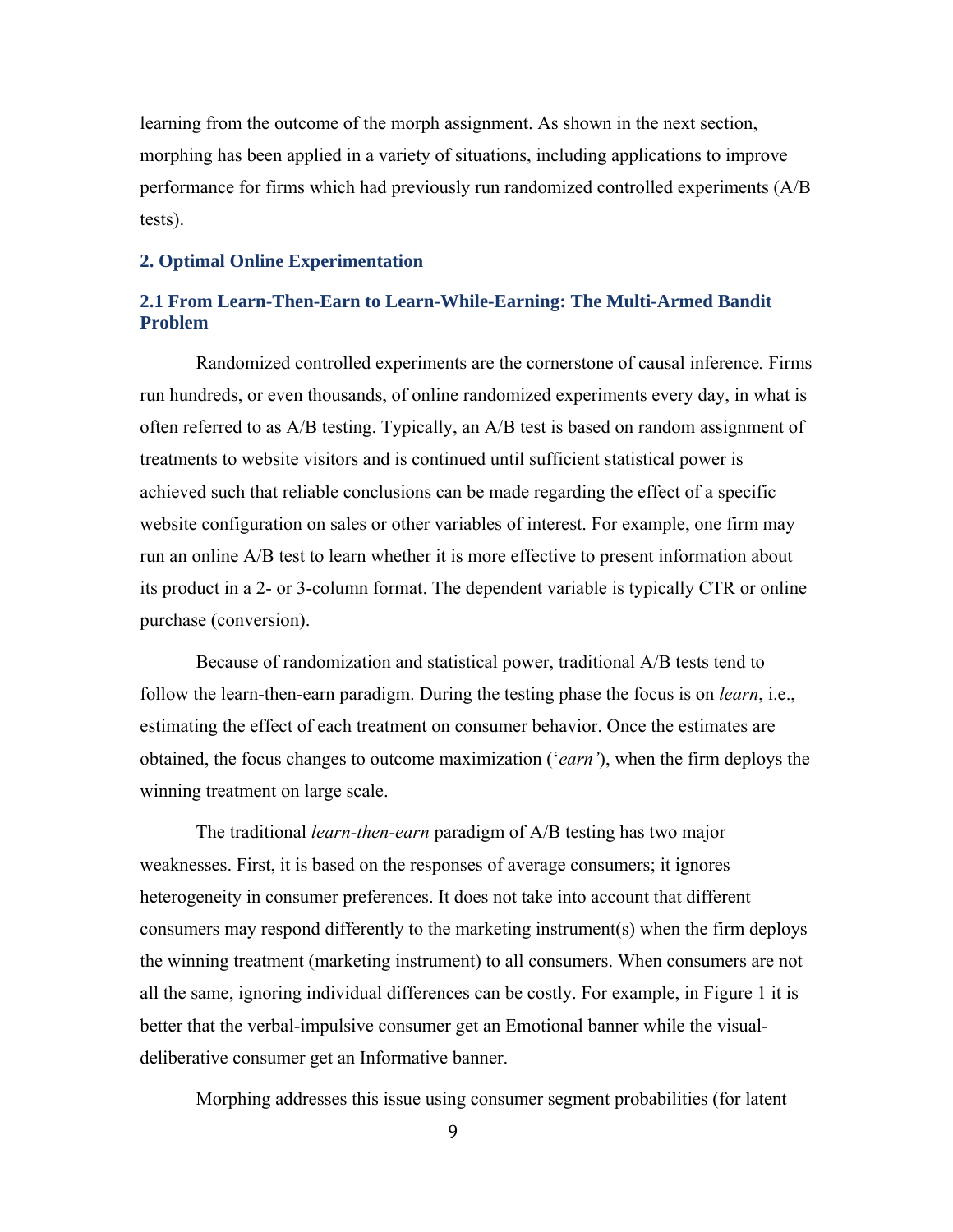consumer segments) to handle heterogeneity when computing the optimal treatment for each consumer. Morphing enables each consumer (or each segment) to get the best morph based on the latest information about the behavior of the consumer's segment. "Best" takes into account both learning and earning.

Second, the learning phase in traditional A/B tests is inefficient, leading to wasted resources because it invests the same amount of resources on good and bad treatments. Typically, A/B tests assign the same sample size to each cell during the learning phase, which means that the precision of the estimates of good treatments is the same as the precision of the estimates of the bad treatments. However, as the firm learns quickly that a treatment is suboptimal, it wastes resources when it assigns more consumers to a suboptimal morph in order to make its estimate of the outcome probability more precise for that treatment.

Morphing invests sample size in those cells that most clarify which marketing instruments to give to which consumers. Because traditional A/B testing continues to invest sample in learning about suboptimal treatments, the firm loses revenue every time a treatment is assigned to a cell that the firm already knows has a low probability of leading to a good outcome (click or conversion). In morphing, once the firm is confident that a marketing instrument is best for a consumer segment, it optimally assigns that marketing instrument to almost all subsequent consumers in the segment.

Solving this learn-while-earning problem is not easy. Obtaining better estimates about the effect of marketing instruments (*learn*) is costly in the short-term, but leads to higher revenue on the long term. On the other hand, using current estimates to assign marketing instruments to consumers (*earn*) avoids the short-term cost of learning, but suffers from higher opportunity costs. The firm misses future sales because it does not learn which marketing instrument is really best for each consumer segment. For example, if there is no exploration, then, if current estimates suggest that a 3-column design does not have the highest conversion rate for a specific segment, the 3-column design will never be shown again to any consumers in that segment. This loss of future potential can loom large, particularly if some "shock" changes outcome probabilities.

The learn-while-earning problem is at the heart of morphing. This problem is in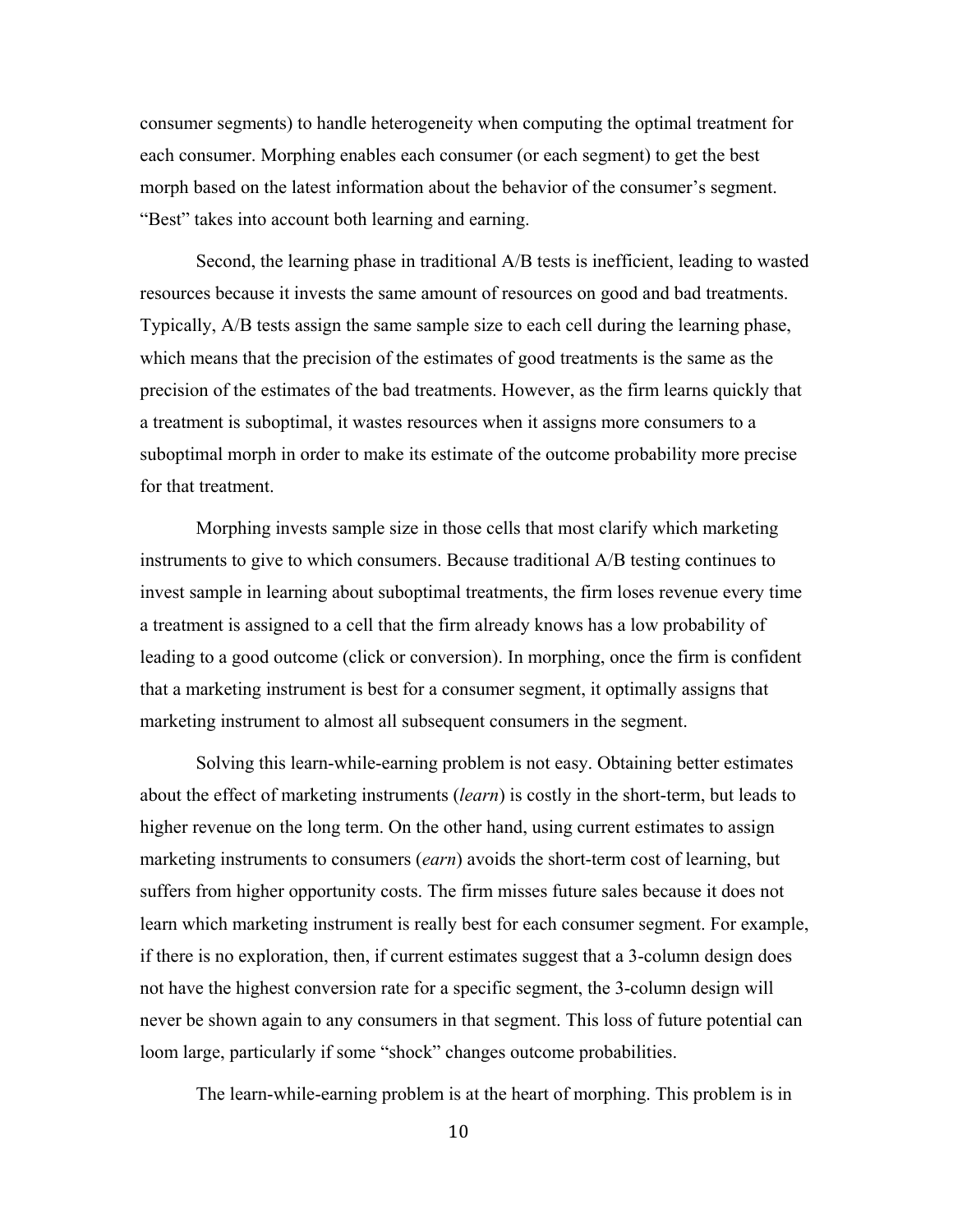the class of "multi-armed bandit" problems. When segments are known, website morphing methods provide an optimal solution to this problem in real-time (HULB). When segments must be inferred, the solution is not provably optimal, but is extremely close to optimal. Morphing dynamically –and near optimally - allocates larger sample to the best treatment-segment combination based on the solution of the learn-vs.-earning formulation originally developed by Gittins (1979).

# **2.2 From Learning about Designs to Learning about Consumers**

Adapting a website to each consumer involves a fundamental change in the philosophy of A/B testing. Typically, A/B testing assigns banners or website variations to consumers on a random basis. As a result, an A/B test identifies the marketing instrument that is best on average, not the marketing instrument that is tailored to each consumer. In some cases, the marketing instrument might be best for no one. For example, suppose that consumers are either Type X or Type Y and suppose there are three morphs, A, B, and C. Suppose that the outcome probabilities for Type X consumers are 0.9, 0.5, and 0.0 for A, B, and C, respectively. Suppose they are 0.0, 0.5, and 0.9 for Type Y consumers. On average, the best morph is B, with average outcome probability 0.5. However, if we could assign A to Type X consumers and B to Type Y consumers, we would achieve an improved outcome probability of 0.9. Customization matters.

Morphing changes the A/B testing logic fundamentally. Instead of testing marketing instruments that apply to all consumers, morphing learns and selects the best marketing instrument for each consumer. Instead of randomly assigning marketing instruments to a test or control treatment, morphing optimally assigns consumers to marketing instruments. As more and more consumers are run through a morphing system, the algorithm identifies the best allocation of morphs to consumers to maximize the outcome variable (such as conversion).

Changing A/B test focus from A vs. B marketing instruments to a focus on consumers is a major shift for most firms doing A/B testing. The change in focus has two practical implications. First, most firms and A/B software assign incoming consumers randomly to test or control cells. The software is not designed to learn about consumers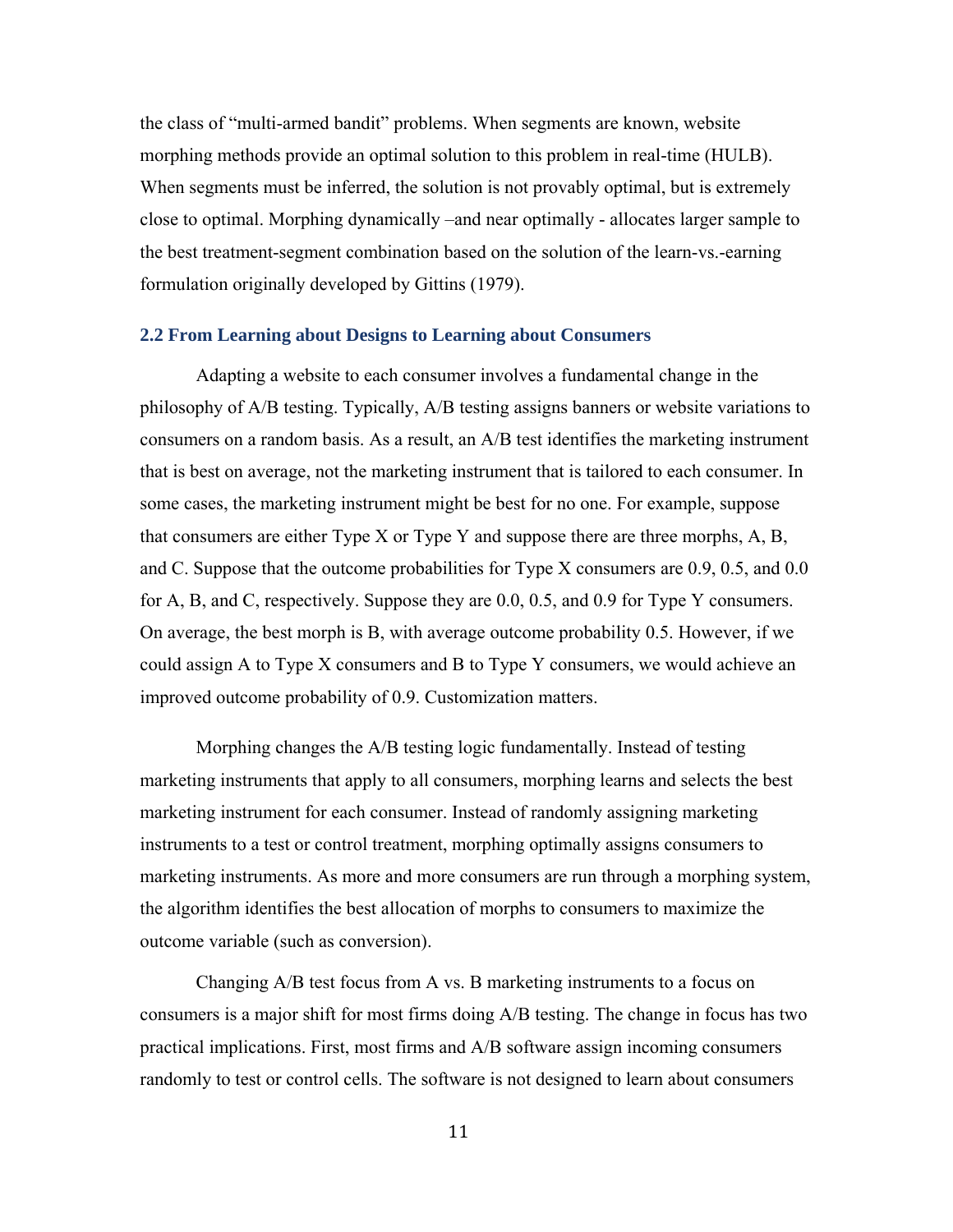and then assign consumers to different marketing instruments based on information about that consumer and the accumulated experience from other consumers.

Second, morphing requires tracking consumer-level information. Most large firms today use software packages that act as a layer isolating managers from the raw data. Reports are produced automatically with summary statistics showing which marketing instrument is the best on average, and at which *p*-value. Obtaining reports based on individual consumers (instead of marketing instruments) requires access to and analysis of raw data, something that is often a formidable task for most firms.

Morphing requires firms to change radically the way they design and run their A/B tests, and the way they use information about website visitors (consumers). In our illustration in Figure 1, we defined consumer segments by cognitive styles. This is illustrative only. We can define consumer segments by the stage in the buying process, interest in the category, cultural styles, cognitive styles, source (whether the consumer is coming from an online search or a referral), personas, devices (tablet, desktop/laptop or mobile), purchase tendencies, or any other variable that can be observed in a calibration study.

#### **2.3 Handling Consumer Differences: The Case for Cognitive Styles**

Although consumer segments can be defined in a variety of ways, one of the most frequent ways to segment website consumers is based on the way they interact with websites and other morphs. The way consumers respond to websites is heavily related to how they gather, process, and evaluate information—their *cognitive styles* (Hayes and Allinson 1998). A cognitive style reflects "individual differences in how we perceive, think, solve problems, learn and relate to others (Witkin, Moore, Goodenough and Cox 1977, p. 15)." Examples of dimensions of cognitive styles include impulsive-deliberative, visual-verbal, and analytical-holistic (for more examples, please refer to the online appendix in HULB).

If measured well, a consumer's cognitive style is stable over time, so there are no history-dependent interactions (Markovian structure) which would make it difficult for the morphing algorithm to converge to true outcome probabilities. Decades of research in psychology suggest that people develop cognitive styles over the years, and that their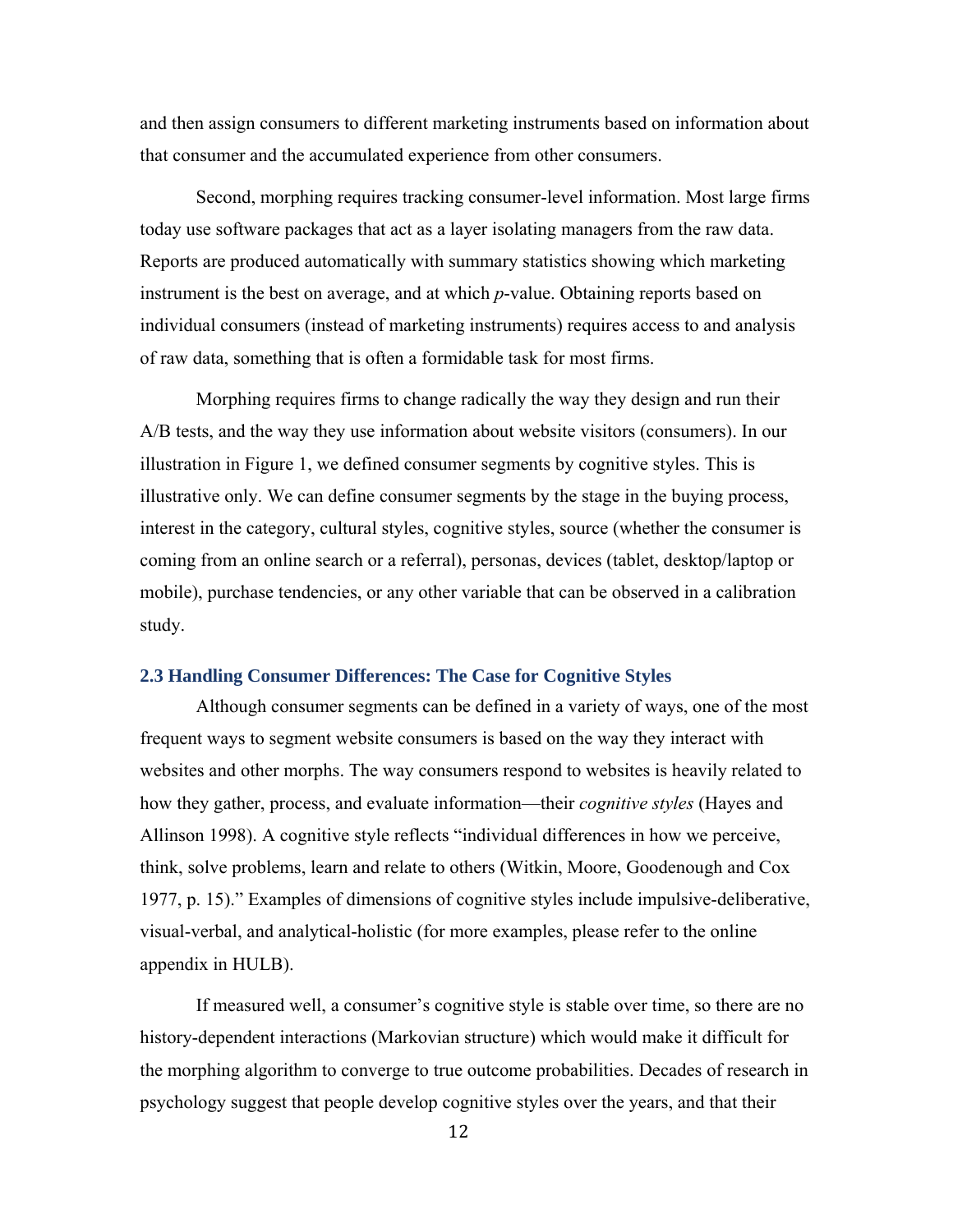preferences for cognitive styles change slowly.

Cognitive styles are easily interpretable and actionable from a managerial point of view. Designers can easily relate to cognitive styles, such as verbal-visual, to develop website designs, banners, or other marketing instruments that are likely to be suited well for one style rather than others. The more a morph is tailored to a specific style, the more likely a consumer using that cognitive style will relate to and feel comfortable with the way the website, banner, or other marketing instrument communicates with the consumer. Strong prior beliefs help morphing converge faster, but, even if the designers' prior beliefs are wrong, morphing learns optimally the best morph-to-segment assignments based on consumer reaction. The GIs converge automatically to the best assignments based on consumer response even if the initial designers guess incorrectly.

### **3. Learning Loops: Consumer Segments and Morph x Segment Assignments**

For ease of exposition we illustrate morphing with an application based on cognitive styles.

The morphing process has two learning loops. In the first learning loop, the morphing system observes clicks from each consumer and, after sufficiently many clicks, updates its estimates of the probability that consumer belongs to each segment. In earlier versions (Morphing 1.0), the number of clicks was set exogenously. Later versions (Morphing 2.0) choose the number of clicks endogenously and near optimally for every consumer.

In the second learning loop, the system learns the outcome probabilities *across consumers* in a segment as those consumers are exposed to morphs (treatments) and respond with successes (such as a click through or a purchase conversion) or failures (a non-click-through or a non-purchase). Figure 2 illustrates the process. For ease of exposition we reduced the number of cognitive styles from four in Figure 1 to two in Figure 2. The basic concepts apply to as many cognitive styles as can be defined, but when more cognitive styles are used, more data (consumers) are needed for the morphing system to work well.

The process starts when a consumer comes to the website. At this point (typically,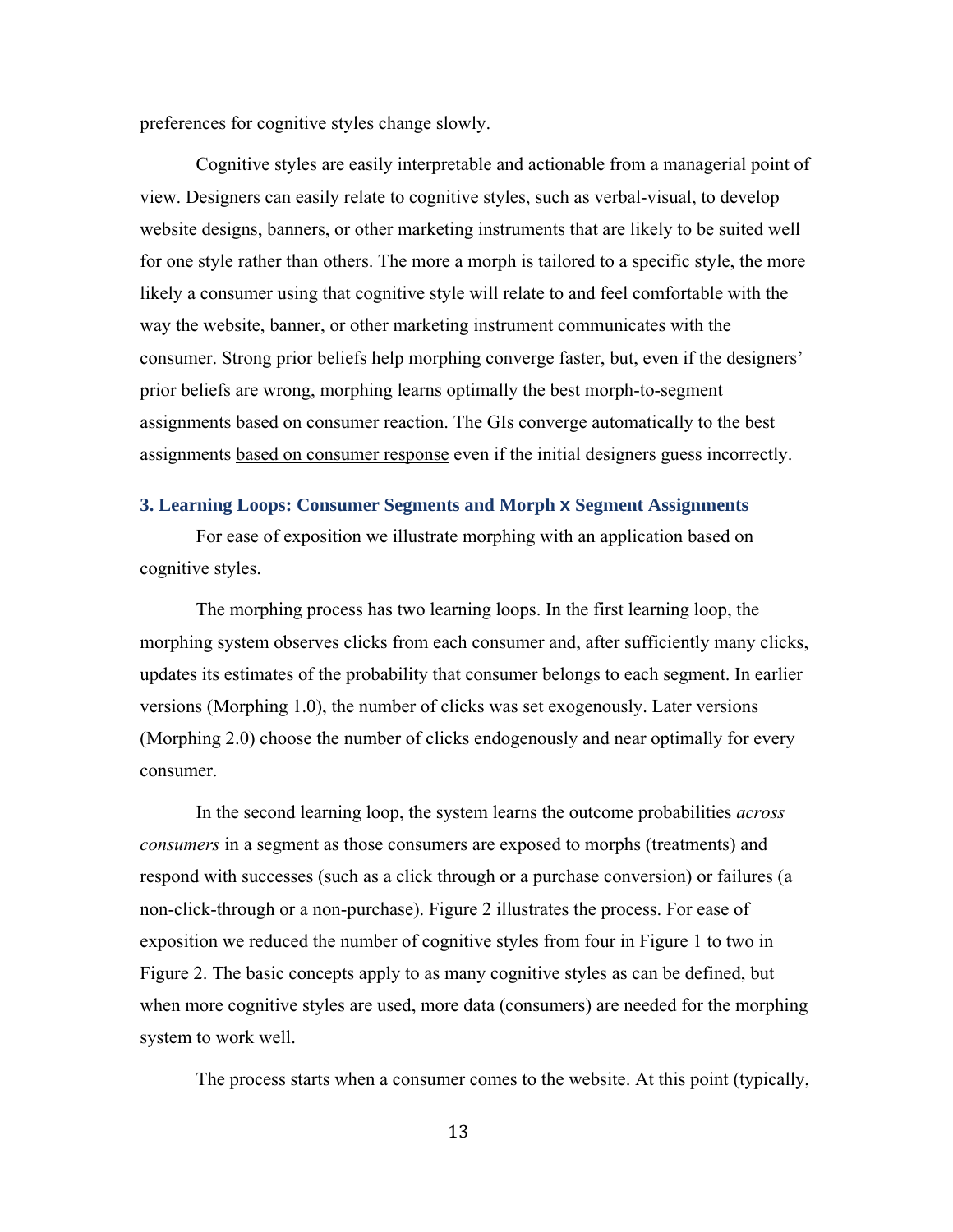on a landing page), the consumer may be exposed to a morph-independent stimulus. We observe the first click (or set of clicks). A click (or set of clicks) can be thought of as a choice among various links, all of which have cognitive cues. When the consumer chooses one of the links, we gain data about the consumer's cognitive style. For example, one consumer may decide to go to the virtual advisor area of a website by clicking on a verbal description instead of clicking on an image. Using this information about the consumer's click choices, the learning-about-the-consumer loop updates prior beliefs about the consumers' cognitive style using the Bayes Theorem. The resulting posterior beliefs become the updated probabilities that the consumer has either an impulsive or a deliberative cognitive style.

|  |  | <b>Figure 2: Morphing and Learning</b> |
|--|--|----------------------------------------|
|--|--|----------------------------------------|

Next, the morphing system uses the information about the consumer's cognitive style to look-up the GIs in an optimality table, as in the lower right of Figure 2. Recall that the GIs indicate the value of each morph (highest earn-vs.-learn value) for each segment. The GIs are larger than the expected outcome probabilities because they include the option value of learning. As we did for Figure 1, we use the probabilities that the consumer belongs to each segment to compute an expected Gittins index. We choose the morph with the highest expected Gittins index, breaking ties randomly. The consumer is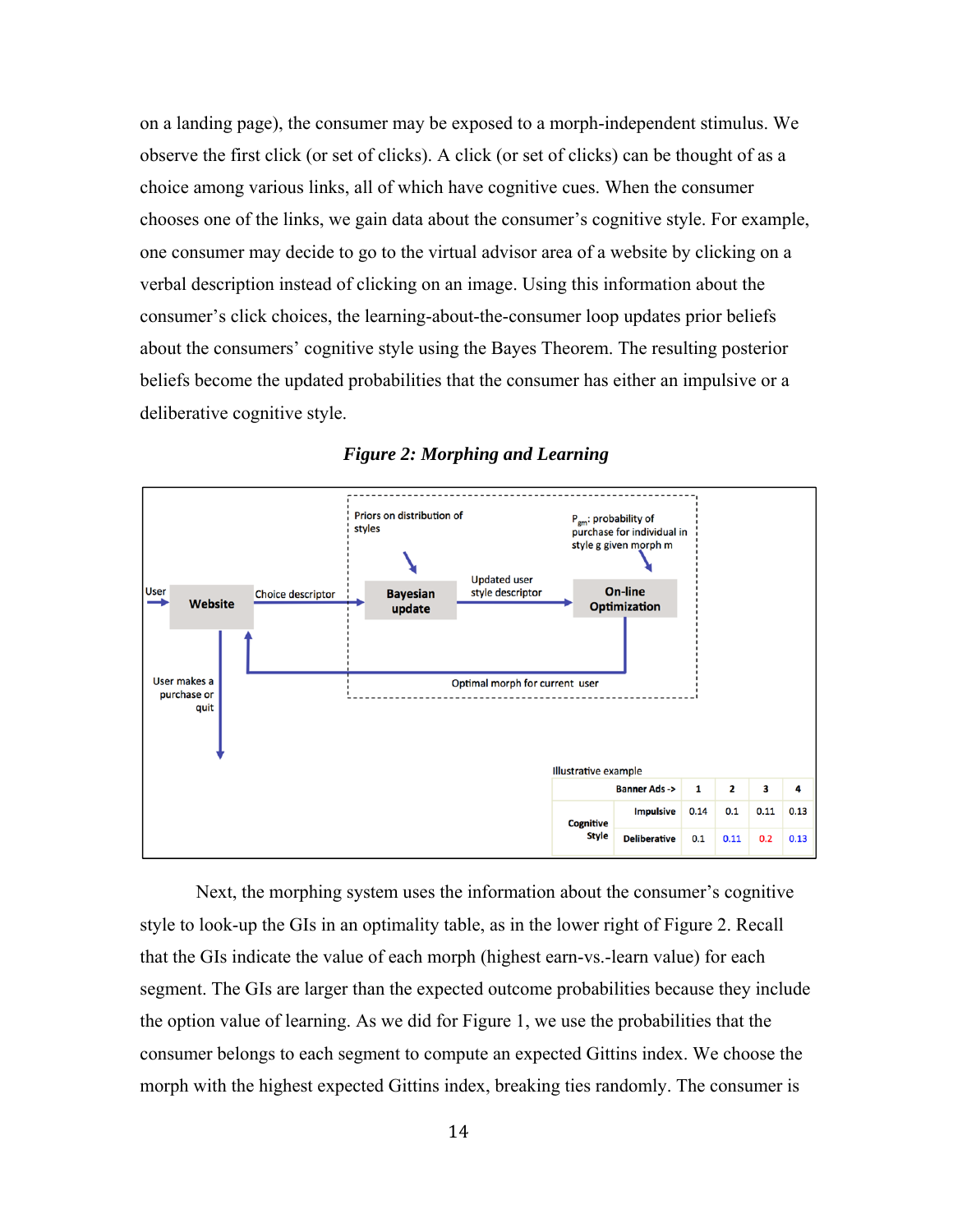exposed to the morph with the highest Gittins index. For example, suppose that the learning-about-the-consumer loop predicts that there is an 80% probability that the consumer is deliberative. Then the expected Gittins' index, EGI, for the third banner advertisement would be  $0.00352 = (0.20)(0.11) + (0.80)(0.20)$ . This is higher than the EGI for Banner 1 (0.00224), Banner 2 (0.00176), or Banner 4 (0.002704).

The consumer continues to browse until he or she either clicks-through (if CTR is the outcome measure) or buys (if conversion is the outcome measure) or leaves the website without clicking-through or buying. Based on the observation of the consumer's response to the third banner advertisement, the optimality table is updated accordingly as described in the next section. (Because there was still some uncertainty in identifying the consumer's segment, the response probability for both the impulsive and deliberative cognitive styles would be updated, albeit the deliberative style more so than the impulsive style. There would be no updates for the first, second, and fourth banners.)

Recall that the GIs are not outcome probabilities. If we were to assign morphs to consumers based on outcome probabilities, we would assign the morph with the largest expected outcome. Such a rule would never assign any other morphs and we would never improve our knowledge about outcome probabilities associated with those morphs. This non-assignment problem is known as the *curse of serendipity*, or lack of exploration.

 The informal intuition behind Gittins' solution to this dilemma is that the GIs summarize the value of earning-vs.-learning as an optimality index. In particular, a GI equals our estimate of the outcome probability augmented by the value of exploration. A GI is computed for every cognitive-style-morph combination and allows the system to explore and serve morphs to learn how to assign the best morph for each consumer. As morphs are served and outcomes observed, we 'spend' the exploration value. When all exploration value is spent, only the true outcome probability remains in the updated table. §4 presents a more formal description of this approach. An appendix provides the analytical expressions used to implement the expected Gittins index solution.

#### **3.1 Steps in a Morphing Project**

Prior to implementing the morphing algorithm in day-to-day operations, parameters must be estimated in a calibration study. See Figure 3. It is also feasible to use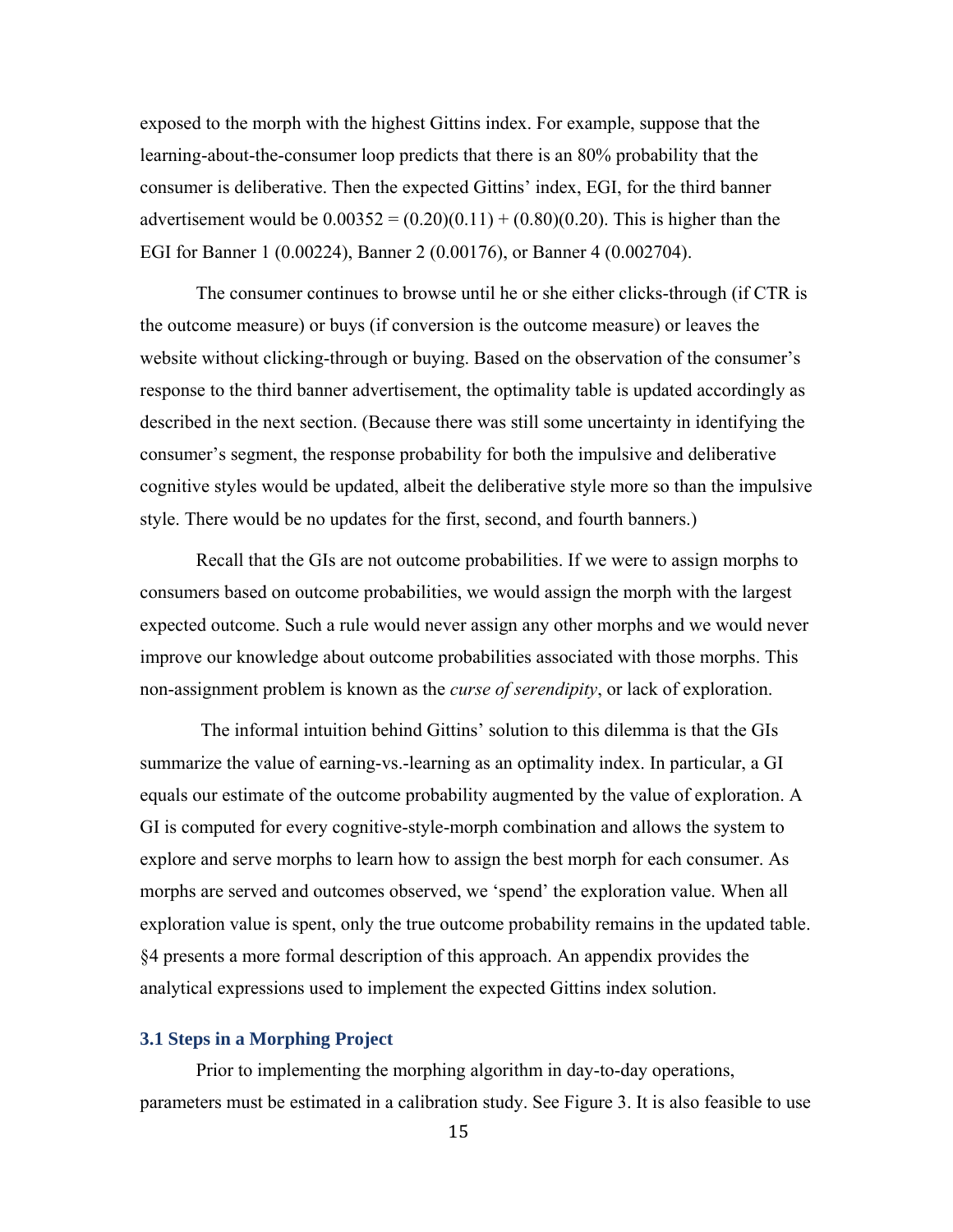data from ongoing day-to-day operations to updated the parameters further, however, to date, parameterization has always been based on a calibration study.



*Figure 3: Morphing Phases* 

In a calibration study, a firm recruits a sample of consumers to answer questions before and after visiting the website(s)*.* The firm observes respondents' clickstreams on the website(s). Additional questions enable the firm to assign each consumer to the consumer's cognitive style (or other segmentation scheme). Because we want variation in clickstreams, morphs are assigned randomly to respondents in the calibration study. The sample size for the calibration study is usually much smaller than would be typical for a randomized A/B experiment. One advantage of automatic learning is that, after the initial calibration study, new morphs can be inserted into the morphing system. The morphing system will automatically and near optimally allocate consumers to those morphs to learn consumer response to the new morphs.

Calibration-study questions enable the morphing-system developer to estimate a model, conditioned on segment membership, which predicts consumers' click-alternative choices as a function of the characteristics of the click alternatives. Once the model is calibrated, morphing uses standard Bayesian methods to estimate day-to-day consumers' latent segment probabilities. Day-to-day operations use the Bayesian model and the GIs to control the amount and speed of learning.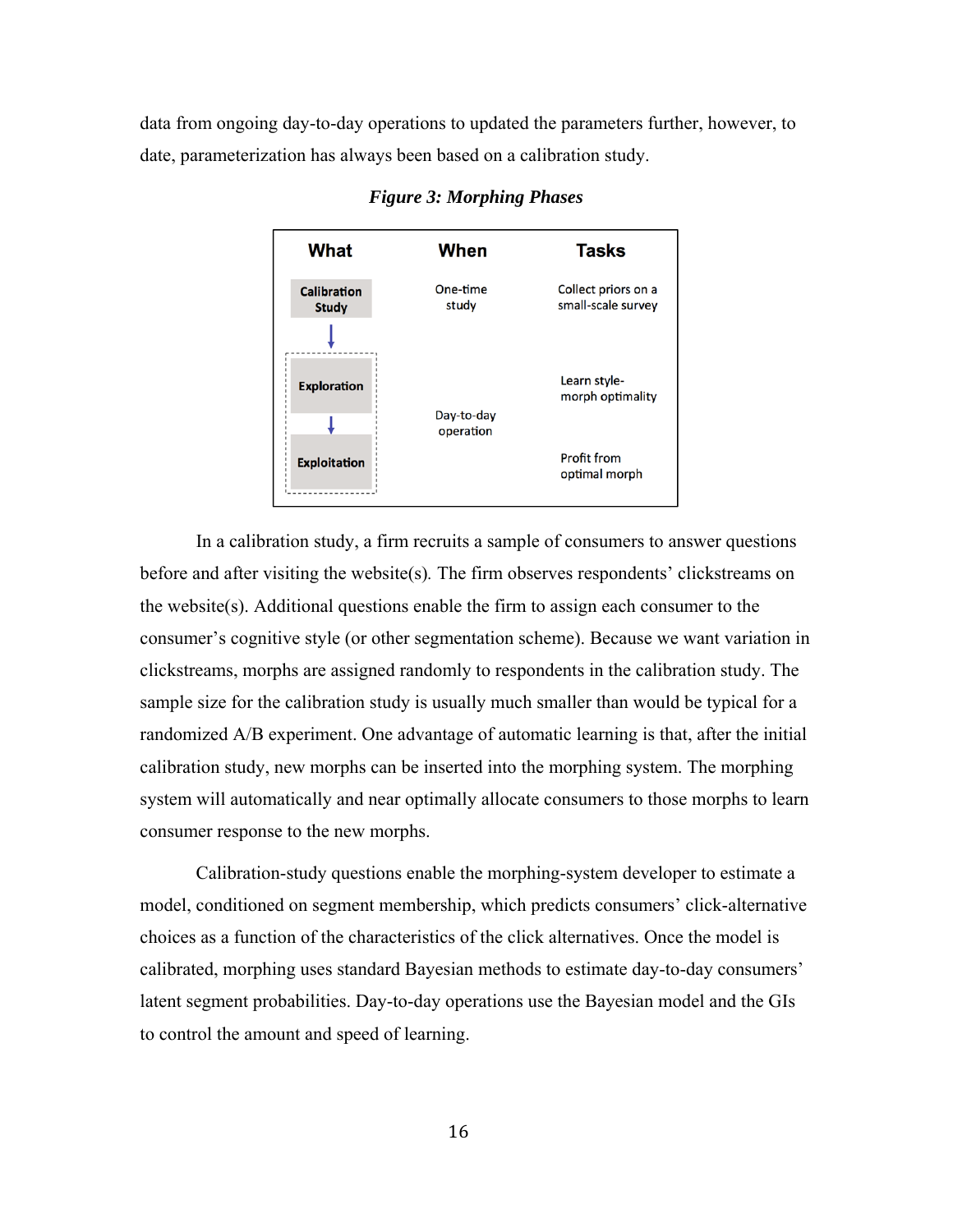## **4. The Analytics of Morphing**

The Morphing 1.0 algorithm was first published in HULB. The Bayesian updating effects a rapid assessment of consumers to segments. A dynamic program produces the GIs to select the best morph for a segment, An expectation over the GIs identifies the best morph. The Morphing 2.0 algorithm was published in Hauser, Liberali, and Urban (2014). In this section we provide the basic morphing concepts. An appendix provides the formal notation and equations.

# **4.1 Learning the Consumer's Segment from the Consumer's Clicks**

The Bayesian model in morphing was motivated by a Bayesian advisor that identified which vehicle (car or truck) to recommend to a consumer (Urban and Hauser 2004). The recommendation was based on that consumer's answers to a series of questions about the potential consumer's use of the vehicle. In our case, we use the consumer's clicks on the website to identify the likelihood that the consumer belongs to a particular consumer segment rather than to identify the best recommendation.

Let  $n$  index consumers,  $r$  index segments,  $m$  index morphs, and  $t$  index clicks for each consumer. At any point in the consumer's visit to the website, the consumer has a choice of which click to make next. We characterize the probability of any click for a consumer with a particular cognitive style. To do this, we describe each click by a set of characteristics. For example, we might observe basic dimensions such as graphical vs. verbal, functional characteristics such as "use an analytic tool" or "read a post," or website areas such as "virtual advisor" or "learning center." HULB use eleven website characteristics for a broadband-sales website.

In the calibration study, morphing analysis estimates a choice model that includes weights for each characteristic. Because we know the characteristics of all possible clicks every time a consumer makes a click, we compute the "utility" of a given click as a function of the to-be-estimated weights for the characteristics. A logit model assumes that the consumer maximizes his or her "utility" as given by the click characteristics and an error term. We use the calibration data and standard maximum-likelihood or Bayesian methods to estimate the weights.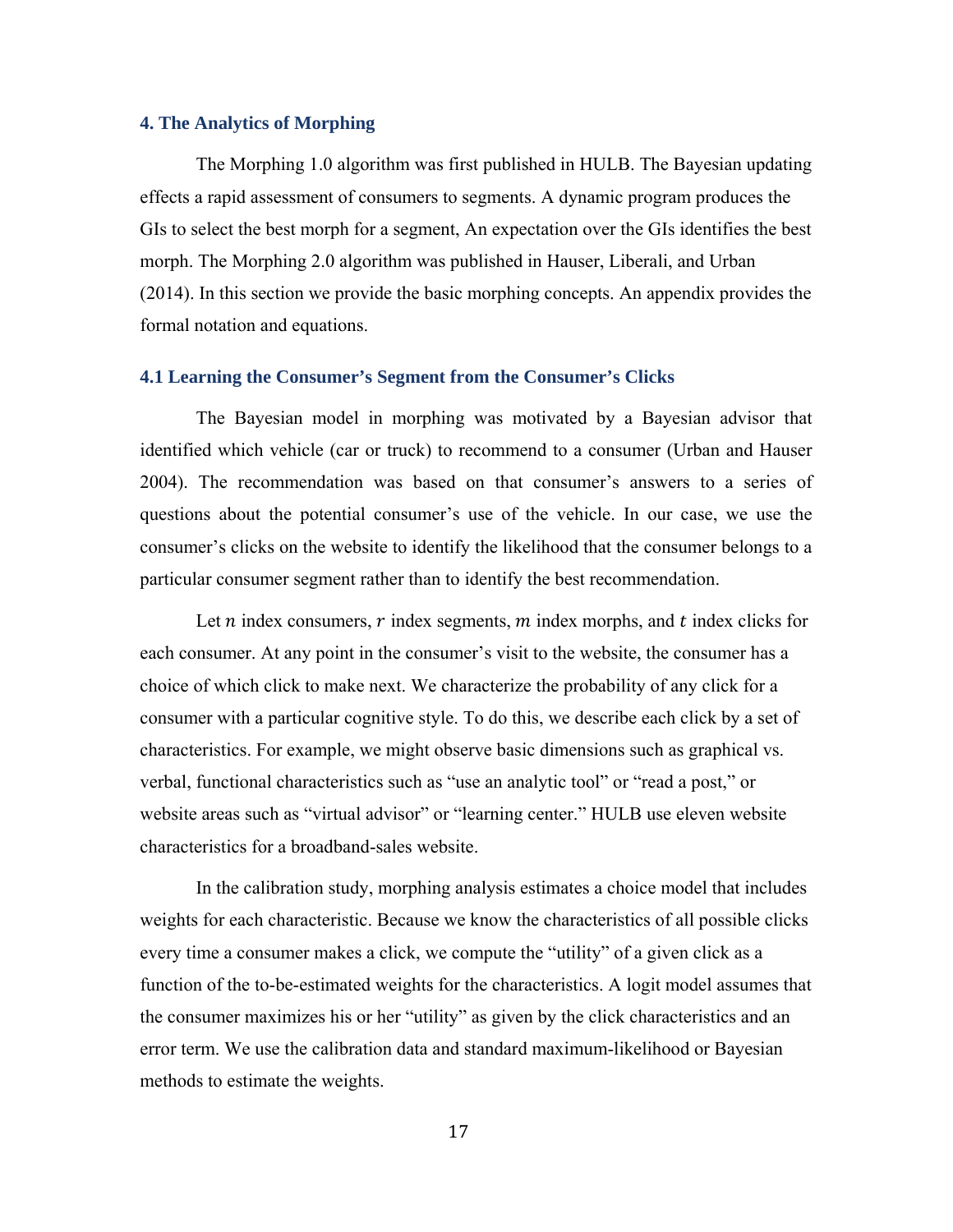After we estimate the weights, we use these weights in day-to-day website operation to compute the probability, for each cognitive style, that the consumer will choose a given click. In stylized symbols, we compute: *Prob{click | cognitive style*}. The likelihood of a particular clickstream is just the product of these probabilities multiplied for all the clicks made by the consumer. Equation 1 in the appendix provides details of the logit model likelihood. Note that, although we observe the clicks, we still need to compute the probability, as conditioned on cognitive style, for the next step in morphing.

From the calibration study, or from the history of consumers visiting the website, we form prior beliefs about the segment to which the consumer belongs. For example, we might believe that 25% of all consumers are verbal-impulsive. Call this probability, *Prob{cognitive style}*. We want to compute the probability of a cognitive style based on the observed click stream. We do this with Bayes Theorem recognizing that

# Prob{cognitive style | clickstream}  $\propto$

#### Prob{clickstream | cognitive style} \* Prob{cognitive style}

Where  $\alpha$  means proportional. To compute the actual probability we normalize the expression so that  $Prob\{cognitive style | clickstream\}$  adds up to 1.0 when summed over cognitive styles. Equation 2 in the appendix provides details. Fortunately, Equation 2 involves relatively fast calculations so that cognitive styles can be determined almost instantaneously between clicks on a website

#### **4.2 Learning How to Assign Morphs to Segments Optimally**

We represent our knowledge about outcome probabilities by a function that we can update quickly. In particular, we choose a "beta distribution." The beta distribution has two parameters that depend upon the consumer's segment,  $r$ , and the morph,  $m$ . These parameters are  $\alpha_{rm}$  and  $\beta_{rm}$ . If  $p_{rm}$  is the probability that a consumer in segment  $r$ , who was shown morph  $m$ , clicks through (or converts), then, for the beta distribution, the mean outcome probability is  $E[p_{rm}] = \alpha_{rm}/(\alpha_{rm} + \beta_{rm})$ . Larger values of the parameters mean less uncertainty in our beliefs about the outcome probabilities.

The beta distribution allows fast updating. For example, if the cognitive style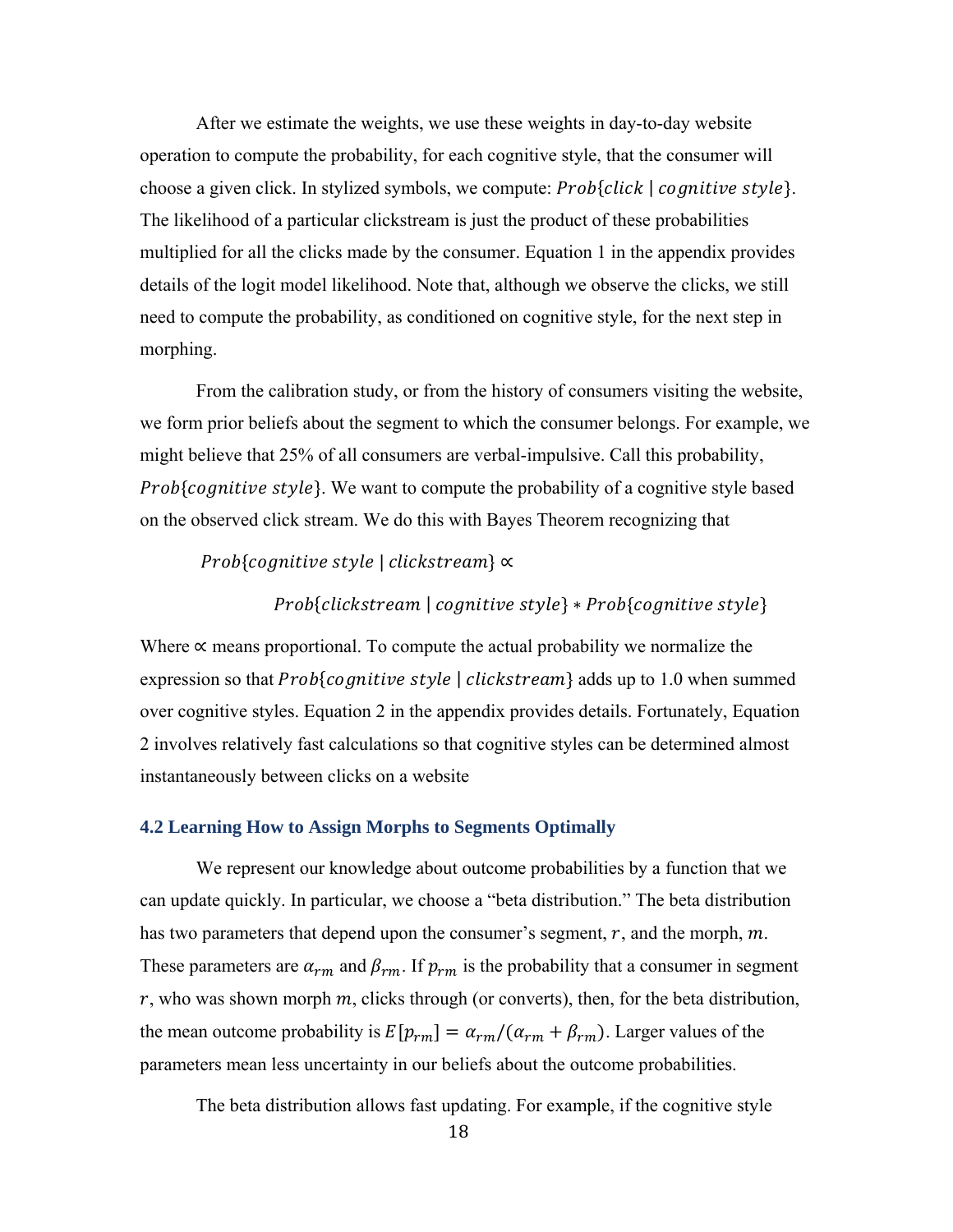where known, then  $\alpha_{rm}$  increases by 1.0 for every success (click-through or conversion) and  $\beta_{rm}$  increases by 1.0 every time the consumer leaves without a "success," e.g., without a click through or a conversion.

Assigning the optimal morph to the  $n<sup>th</sup>$  consumer is more complicated than simply maximizing the immediate reward. The GI includes the option value. It does more than simply maximize  $E[p_{rm}]$ . Because each outcome improves our knowledge about  $p_{rm}$ , the updated distribution enables us to make better decisions in the future. The dynamic decision problem balances immediate rewards with the knowledge gained that enables better decisions in the future.

 This dynamic problem for this type of multi-armed bandit was first formulated in the 1940s and, for many years, considered to have no simple solution. However, in the late 1970s, John Gittins had a seminal insight that he could compare the decision problem for each "arm of a bandit problem" to an equivalent fixed outcome. He could then compare the equivalent fixed outcomes from many arms and choose the outcome that was best. The value of the fixed outcome became known as a Gittins' index. The concept was generalized to many problems. Today, if a problem can be solved with indices, it is said to indexable. When cognitive styles are known, the morphing problem is indexable.

 The basic dynamic program is formulated as a recursion known as a Bellman equation. The "state" of the problem is the current values of  $\alpha_{rm}$  and  $\beta_{rm}$ , as well as a discount factor,  $a$ . The discount factor indicates how much the morphing algorithm should discount the future. For example, if a website has 100,000 visitors spread equally throughout the year, then HULB suggest that  $a = 0.9999999$ .

The recursion recognizes that, for any given  $rm$  combination, the best strategy is to choose the larger of the fixed outcome or to keep experimenting. Gittins' proved that once the fixed outcome is chosen, the best strategy is to continue choosing the fixed outcome. (This makes sense,  $\alpha_{rm}$  and  $\beta_{rm}$  are not changing if there is no experimentation. When there is no experimentation on an arm, choice among alternatives does not change and neither does the solution.) If the algorithm chooses to try that morph for that cognitive style, then we get to observe an outcome—either a success or a failure. But we know the likelihood of a success,  $\bar{p}_{rm} = E[p_{rm}].$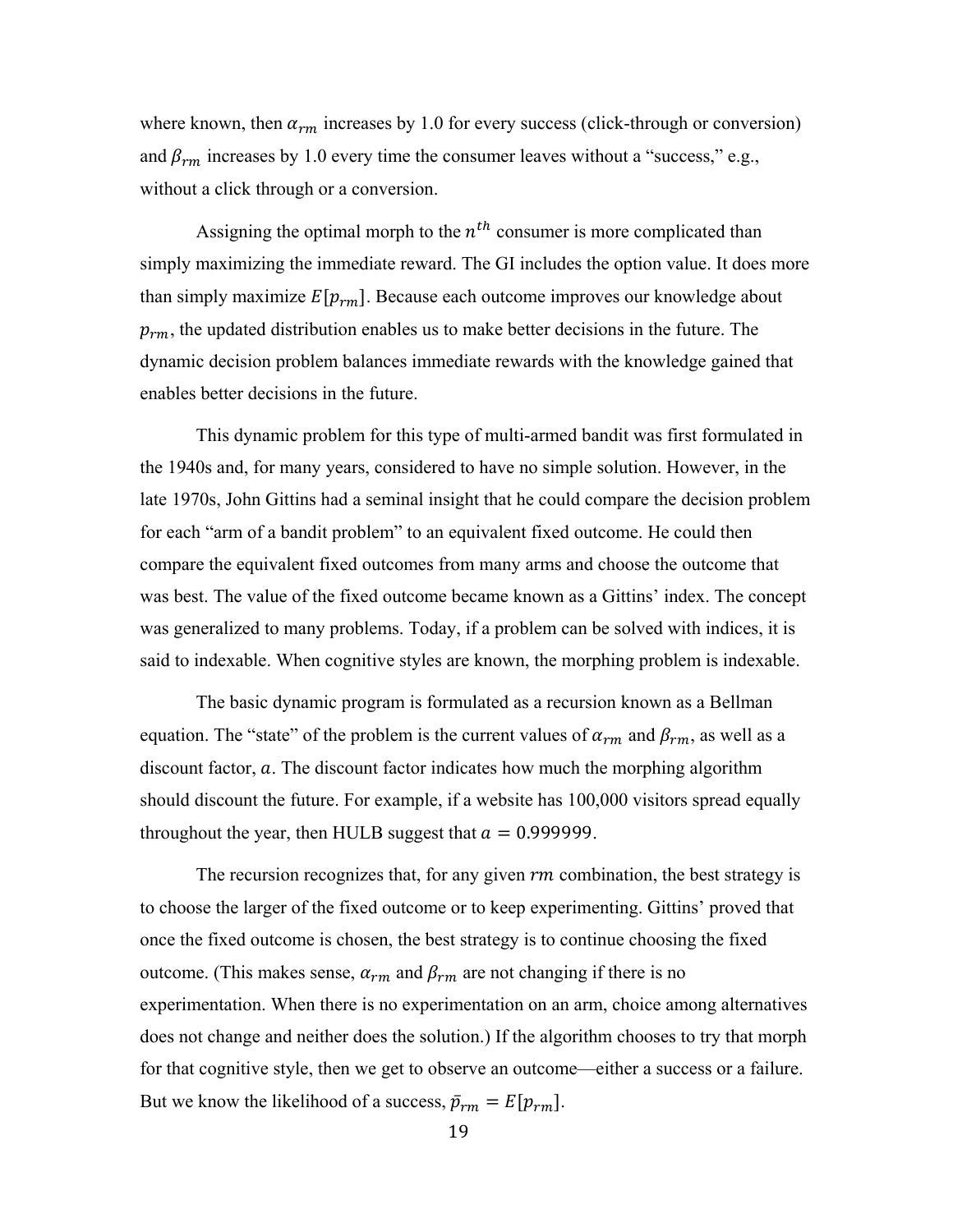With probability,  $\bar{p}_{rm}$ , we observe a success and reap our reward, which we set to 1.0. With probability  $1 - \bar{p}_{rm}$ , we observe a failure and reap no reward. In each case we get to continue playing the game with the updated  $\alpha_{rm}$  and  $\beta_{rm}$ . Equation 3 in the appendix provides the details. We provide here the recursion in words. Let  $V$  indicate the value of continuing to play with a given set of parameters. Then, the recursion is:

 $V$ (current  $\alpha_{rmn}$ ,  $\beta_{rmn}$ , a)

$$
= \max \begin{cases} \frac{GI_{rmn}}{1-a}, \ \bar{p}_{rmn}(1+V(\text{updated based on success}) + \\ \qquad (1-\bar{p}_{rmn})V(\text{updated based on failure}) \end{cases}
$$

ൡ

The first term reflects the value of continuing to  $t = \infty$  with a discount factor of a. In this equation we added the subscript  $n$  to indicate that these values change after each consumer. To use the recursion, we solve the equation with an iterative search for all of the  $\alpha$ 's and  $\beta$ 's we expect in practice. We table the GI's so that the GI's can be assessed quickly.

When a consumer's segment is not known with certainty, the dynamic program becomes a partially-observable Markov decision process (POMDP). In general POMDPs are difficult to solve, but this particularly POMDP has a near-optimal solution that runs in real time between clicks (Krishnamurthy and Mickova 1999). Specifically, the revised algorithm replaces the Gittins' index with the expected Gittins' index, EGI, as illustrated in §3. Equation 4 in the appendix provides the details.

Finally, we update beliefs about the parameters of the beta distribution. The challenge is that we do not know the consumer's latent segment with certainty. We only know the probabilities that the consumer belongs to each of the consumer segments. The true Bayesian updating formulae are no longer easy, but we can use a trick. When the segments are latent, we can update if we consider "fractional observations" using an analogy to the standard likelihood function. (Fractional updates represent a pseudo-Bayesian updating that provides estimates that work extremely well for morphing. See formal analyses and simulations in Hauser, Liberali, and Urban 2014.)

If we observe a success, conditioned on the consumer having seen morph  $m$ , we consider this as a fractional success for each latent consumer segment,  $r$ . The fractional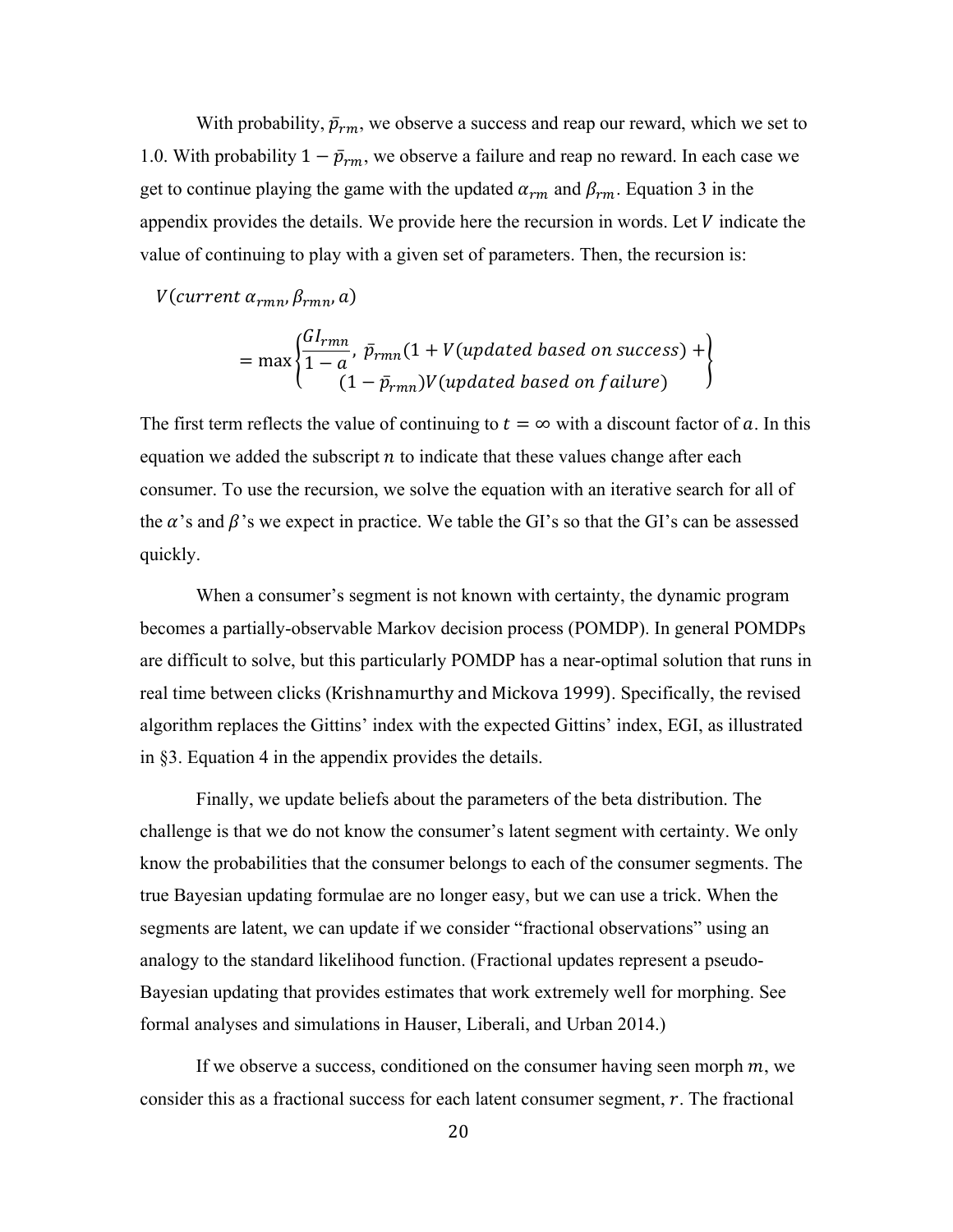of the success is probability that the consumer was in consumer segment  $r$ . The binomial distribution is well-defined for fractional observations and naturally conjugate to the beta distribution, so we use the same formulae, except with fractional observations. Equation 5 in the appendix provides the details. Updating occurs when the consumer leaves the website. The fractional-observation formulae enable the morphing algorithm to run in real time between a consumer's clicks on the website.

## **4.3 When do We Know Enough to Find the Optimal Morph?**

In Morphing 1.0, the algorithm morphed after a fixed number of clicks by the consumer on the website. For example, in HULB's application to a BT Group website that sold broadband service, the a morph was considered after the  $10<sup>th</sup>$  click. In Urban, et al. (2014)'s application to banner advertising on CNET, the banners were morphed after the  $5<sup>th</sup>$  click. In both cases, the time to morph was set by the researchers' judgment based on simulated performance. We can do better by choosing the click on which to morph.

In choosing the time to morph, we address the tradeoff between exposure and precision. We gain greater exposure of the best morph to the consumer by presenting the optimal morph as early as possible in the consumer's website visit. Doing so exposes the consumer to the best morph for the longest amount of time possible. We gain greater precision by identifying the best morph as late as possible in the consumer's website visit, because doing so uses better consumer-segment estimates to find the best morph. To address this trade-off, Morphing 2.0 uses a second recursion.

The generalized morphing algorithm, published in Hauser et al., (2014), solves an embedded dynamic program that enables the optimal trade-off between exposure and precision for each consumer. To formulate the dynamic program, the authors had to first address three issues in consumer response to morphing.

First, to evaluate the impact of every morph that the consumer sees, the algorithm must explicitly track how long a consumer is exposed to each morph, and decide how to attribute credit to each morph seen. Second, the algorithm must allow the system to change morphs as often as necessary because, as more information on the cognitive style becomes available from clicks, beliefs about the true cognitive style become closer to the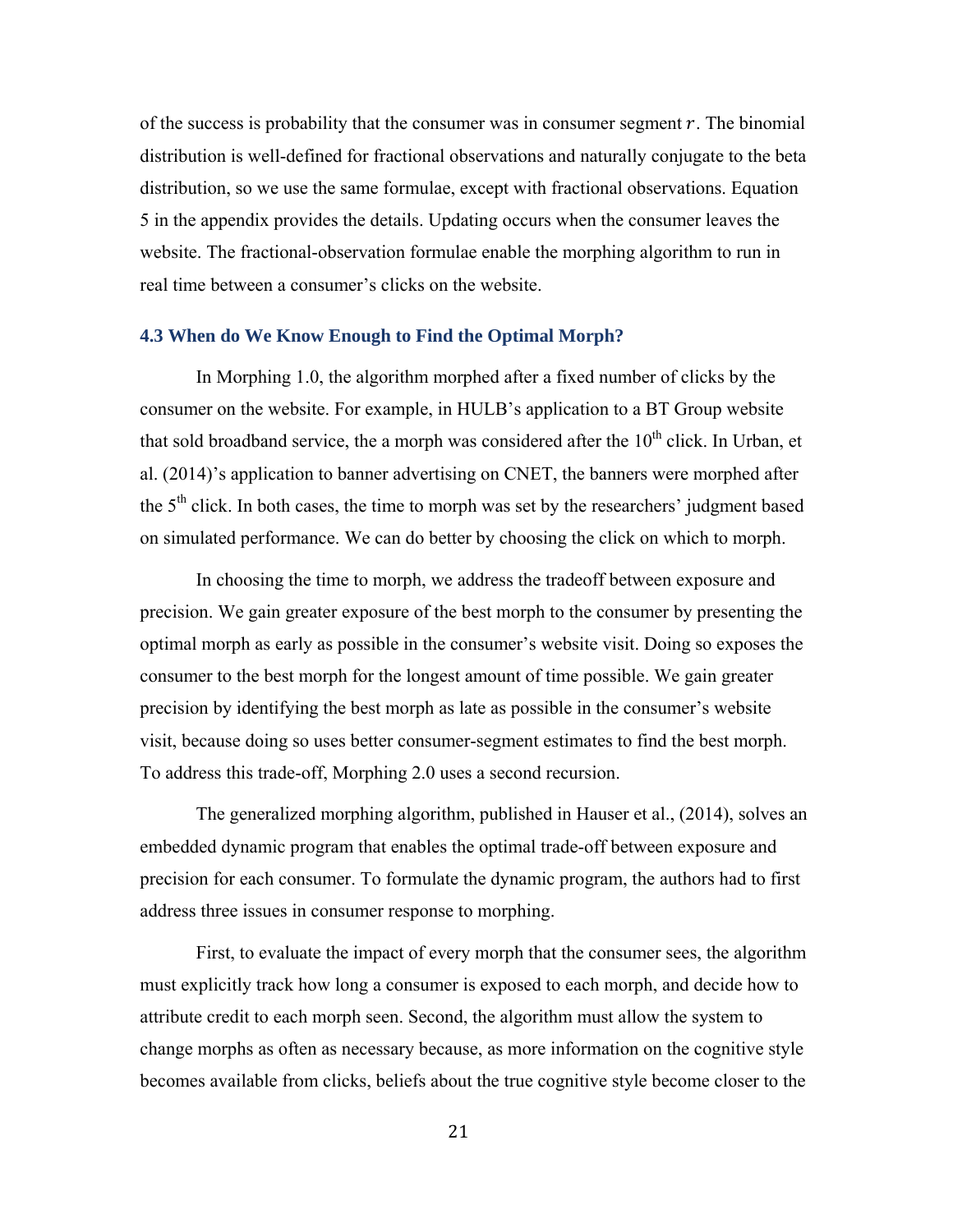true cognitive style. This introduces memory into the algorithm because the algorithm must keep track of how many clicks were made for each morph exposure for the consumers. This challenge recognizes that the optimal morph after many clicks may be different from what was thought to be the optimal morph when the algorithm had less information about the consumer cognitive style (fewer clicks). Third, if the algorithm allows multiple morph changes and allows the system to decide when to morph, consumers might experience cognitive load from seeing multiple morph. This cognitive load induces potential cognitive switching costs that must be modeled. By modeling switching costs, the algorithm only changes morphs if the gains from changing morphs are greater than the cognitive costs of switching morphs.

#### **4.3.1 Every Morph Seen Matters: the Attribution Problem**

If we allow a consumer to be exposed to more than one morph during a website visit(s), we need to attribute credit regarding the observation (a success or a failure) to each morph seen. For example, assume a consumer saw Morph A during the first five clicks, then saw Morph B during the last ten clicks, and then made a purchase. Which morph should get the lion's share of the credit for this success? Should it be the first morph because "first impression lasts?" Or, should it be the second morph because it was seen for longer, or perhaps because of recency effects?

We address this attribution problem by specifying attribution weights,  $w_t$ 's, for each time period,  $t$ , when computing value of a morph for consumer  $n$ . The weights,  $w_t$ 's, are measured, judged, or estimated empirically in each application, and used as parameters of the model. Because  $w_t$  is applied to each morph seen at every time  $t$ , it spreads the credit through all morphs seen. To keep the number of  $w_t$ 's small, we allow t to index observation periods that may be one click or more than one click. We normalize the impact weights so that they sum to 1.0 over clicks (or observation periods).

### **4.3.2 Changing Morphs: Switching Costs**

It is reasonable to expect that consumers may experience cognitive load if the website design changes too often or too dramatically. The costs of switching tasks have been extensively studied in psychology starting with Jersild (1927) and Spector and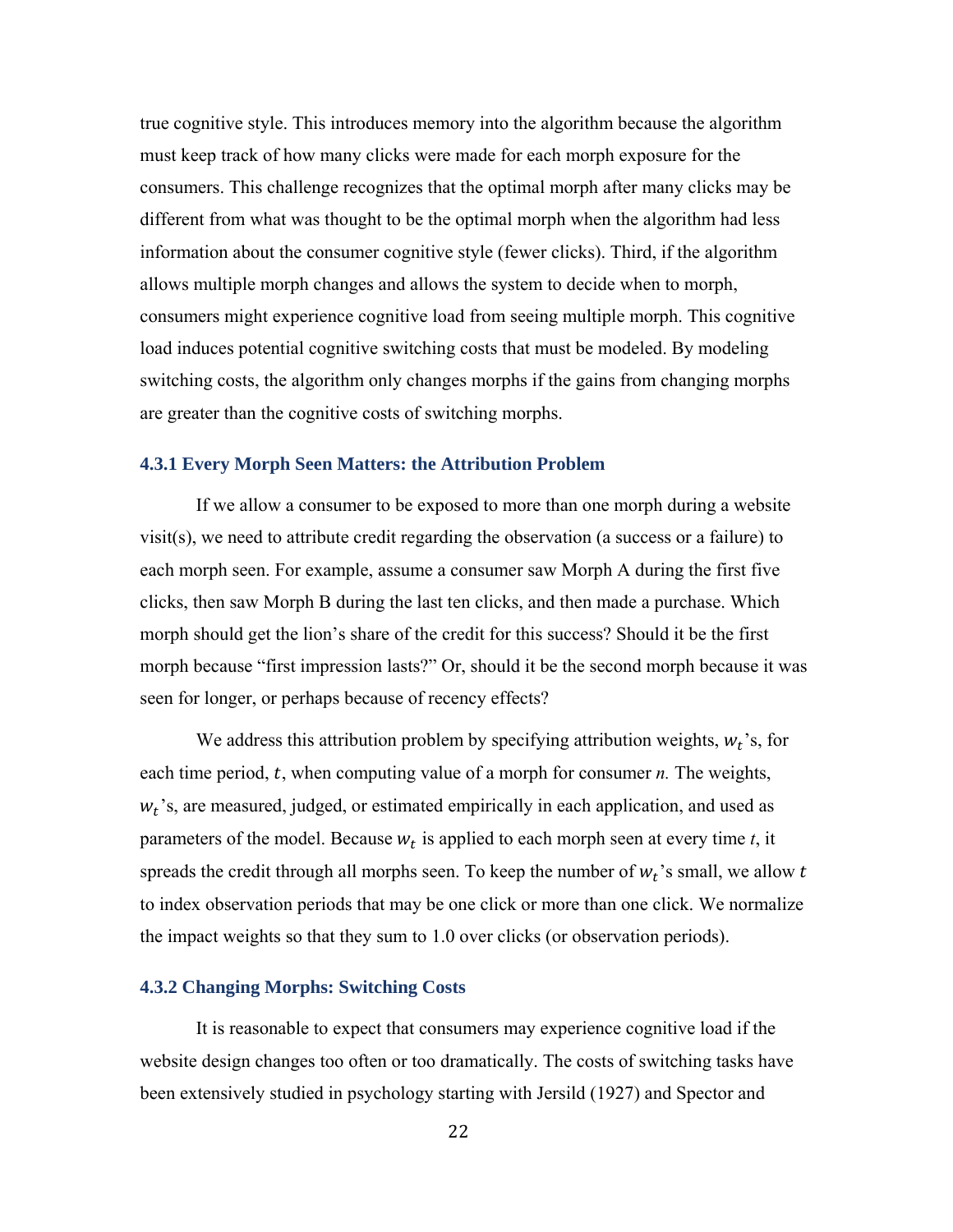Biederman (1976), and more recently in Meiran (2000). In marketing, switching costs are well-established (e.g., Weiss and Anderson, 1992; Jones, Mothersbaugh, and Beatty 2000, 2002). Researchers have also studied how consumers react to switching costs when browsing websites (Balabanis, Reynolds and Simintiras, 2006, and Johnson, Bellman and Lohse , 2003).

Additive switching cost are common in the multi-armed bandit literature and algorithms exist (e.g., Banks and Sundaram 1994; Dushochet and Hongler 2003; Jun 2004), but additive switching costs require that we keep track of the timing of all switches for a consumer. This path dependence makes it more difficult to solve the optimization problem. Because of this difficulty, additive switching costs make algorithms infeasible for real-time morphing.

On the other hand, a multiplicative switching cost can be factored out in a recursive equation that optimizes the time to morph. Multiplicative switching costs are more intuitive because their effect is proportional to the likelihood of purchase. Not only do multiplicative switch costs assure that all probabilities remain defined between zero and one, but we expect that the amount by which a low probability is lowered by a switching cost would be less than the amount by which a high probability is lowered by a switching cost. For example, suppose a switch lowers  $p_{rmn}$  from 0.800 to 0.700. Comparable proportional cost would lower  $p_{rmn}$  from 0.090 to 0.070 while a comparable additive cost would lower  $p_{rmn}$  from 0.090 to less than 0.000. To date, we have not tested the multiplicative assumption, but it seems to be a more-reasonable representation of switching costs than an additive assumption.

For both practical and theoretical reasons, we solve a problem with multiplicative switching costs and do so in real time. Specifically, we assume that a switch in a morphs lowers the consumer's purchase probability. The switch lowers the purchase probability by a factor of  $\gamma$  where  $\gamma \leq 1$ . In theory,  $\gamma$  can be determined by experimental means in a priming study. However, to date,  $\gamma$  has been set by managerial judgment. Hauser, Liberali, and Urban (2014) explore the sensitivity of  $\gamma$  between 0.80 and 1.00.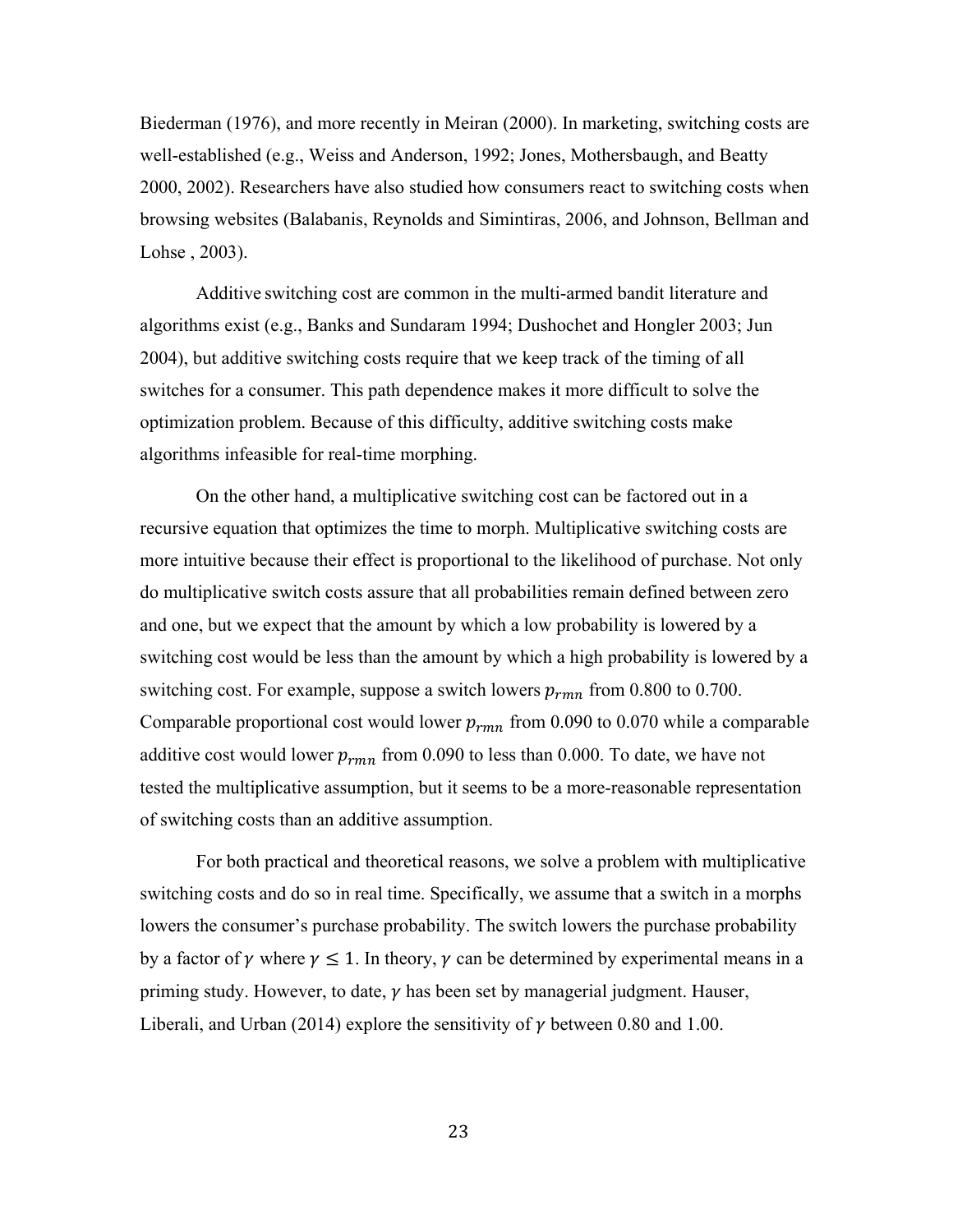#### **4.3.3 Putting it Together**

The tuning parameters, the switching factor  $(\gamma)$  and the period-weights  $(w_t$ 's), must be selected before the algorithm is used to morph a website (in day-to-day operations). The tuning parameters, require either managerial judgment or experiments during the calibration study. In a calibration study, segment membership is measured directly, therefore the true consumer segment is known among calibration respondents. To estimate tuning parameters, the calibration study would also assign switches randomly at different time periods. With sufficiently many observations in the calibration study,  $\gamma$ and the  $w_t$ 's can be identified.

Figure 4 illustrates the conceptual decision problem for the case where the consumer makes a purchase (or leaves the website) after four observation periods. Specifically, during the first observation period, the website displays a morph. The respondent makes clicks while exploring the website and we update our beliefs about the consumer's segment, Using the new information, and anticipating more information from subsequent decision periods, we decide which morph to display in the second decision period if the consumer stays on the website. (The consumer may decide to leave after a decision period. For example, the consumer might leave after the  $t<sup>th</sup>$  observation period with probability,  $\psi_t$ .) If the morph in the second period is different from the morph in the first period, the consumer incurs a multiplicative switch cost,  $\gamma$ .

This process continues until the consumer reaches the fourth period at which time the consumer either purchases or leaves without purchasing. Figure 4 illustrates the process as if the consumer makes a decision after the fourth period. However, in practice, the consumer can make a decision at any period and/or continue beyond the fourth period. (The recursive equation in the appendix allows random exits.)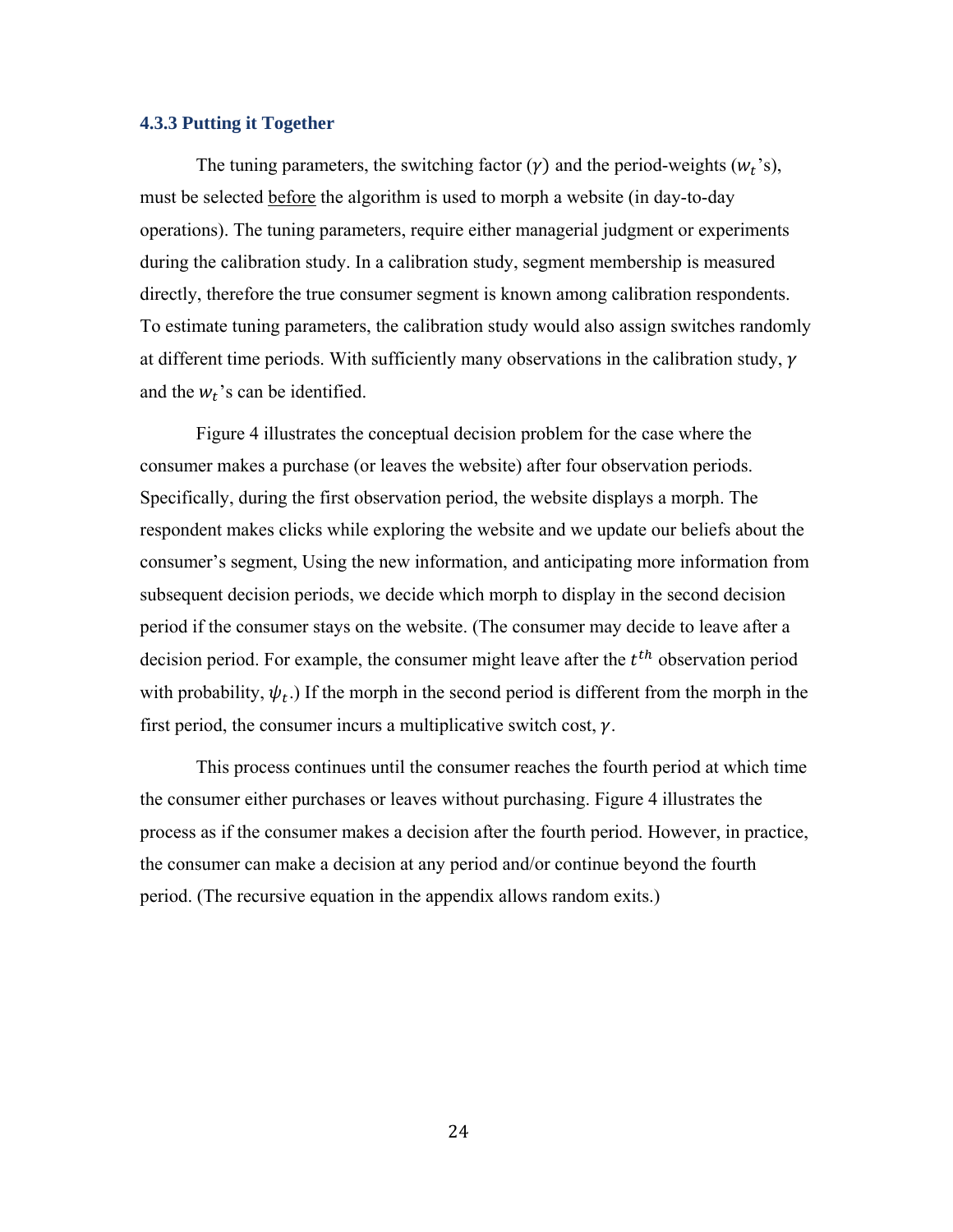

*Figure 4: The When-to-Morph Problem* **(modified from** *Hauser, et al. 2014***)**

In general, the when-to-morph decision problem is coupled with the learn-whileearning decision problem where the learn-while-earning algorithm experiments with different morphs for each segment. For example, if we show morph  $m$  to a consumer in the consumer segment  $r$  for more data periods, we learn more about the response probability for that segment-morph combination  $(p_{rm}$ ). Fortunately, the dynamics of the two decision problems happen on two very different scales. The "which-morph-forwhich-segment" learn-while-earning decision problem is solved from observations based on success over failure over thousands of consumers. On the other hand, the when-tomorph decision problem is solved between clicks for one consumer at a time.

Because of these differing dynamics we decouple the two problems. In particular, we use the Gittins' indices (GIs) to represent the value of showing morph  $m$  to a consumer in segment  $r$  and we use the concept of the expected Gittins' index (EGI) to decide the best morph. The GIs are updated between consumers and are held constant when the when-to-morph decision problem that is solved between clicks by the current consumer.

Putting this altogether we obtain a recursive relationship that must be solved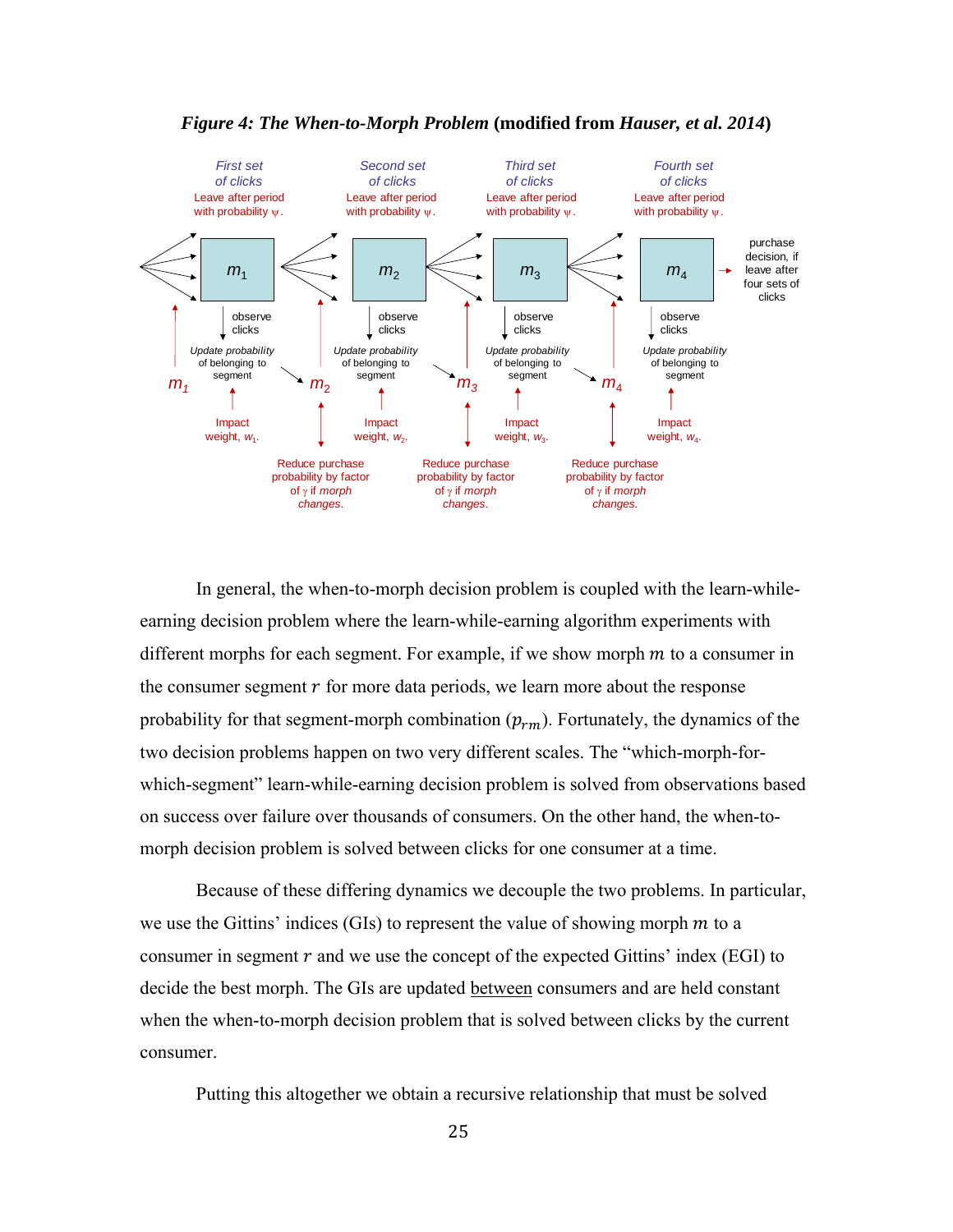between clicks for the current consumers. Unfortunately, this recursive relationship does not appear to be indexable. The conceptual recursive equation is the following, where  $t$ indicates the observation period. To keep this recursion simple, we have not specified random exit. Equation 6 in the appendix provides greater details.

$$
V_t(m_t^*, m_{t-1}, clicks)
$$
  
= 
$$
\max_{m_t} \Big\{ w_t EGI + \sum_s Prob\{segment = s\} V_{t+1}(m_{t+1}^*, m_t, clicks | segment = s) \Big\}
$$

The equations that we used in Morphing 1.0 assumed that only the last morph seen by the consumer affects the probability of a successful outcome for that consumer. When we solve the when-to-morph dynamic program, we must generalize the fractional observation updating procedure. In particular, we keep track of which morph was shown to the consumer in each observation period. The fractional observation is now the probability (based on all observed clicks for that consumer) modified by the  $w_t$ 's. For example, if the consumer saw morph  $m_1$  for the first period and morph  $m_2$  for the second, third, and fourth periods, then, if the  $w_t$ 's are normalized to 1.0, the fraction assigned to morph  $m_1$  for segment  $r$  is the (terminal) probability that the consumer is in segment  $r$  times  $w_1$ . The fraction assigned to morph  $m_2$  for segment  $r$  is the (terminal) probability that the consumer is in segment r times  $w_2 + w_3 + w_4$ . Equation 7 in the appendix provides details.

#### **4.4 On-going Extensions and Other Methods**

Shortly after the HULB was published, morphing was extended to handle longitudinal interventions. The extended algorithm was tested in a field experiment matching AT&T banner advertising with cognitive styles identified from clicks consumers made on CNET.com. See Urban et al., (2014). Other methods have been published addressing the application of multi-armed bandit ideas to morphing. Table 1 summarizes a few of these applications.

In general, we see that some methods, such as Thompson Sampling, focus on aggregate or batched data and on non-consumer-specific marketing instruments. Interestingly, Schwartz, et al. (2016) test alternative multi-armed bandit solutions in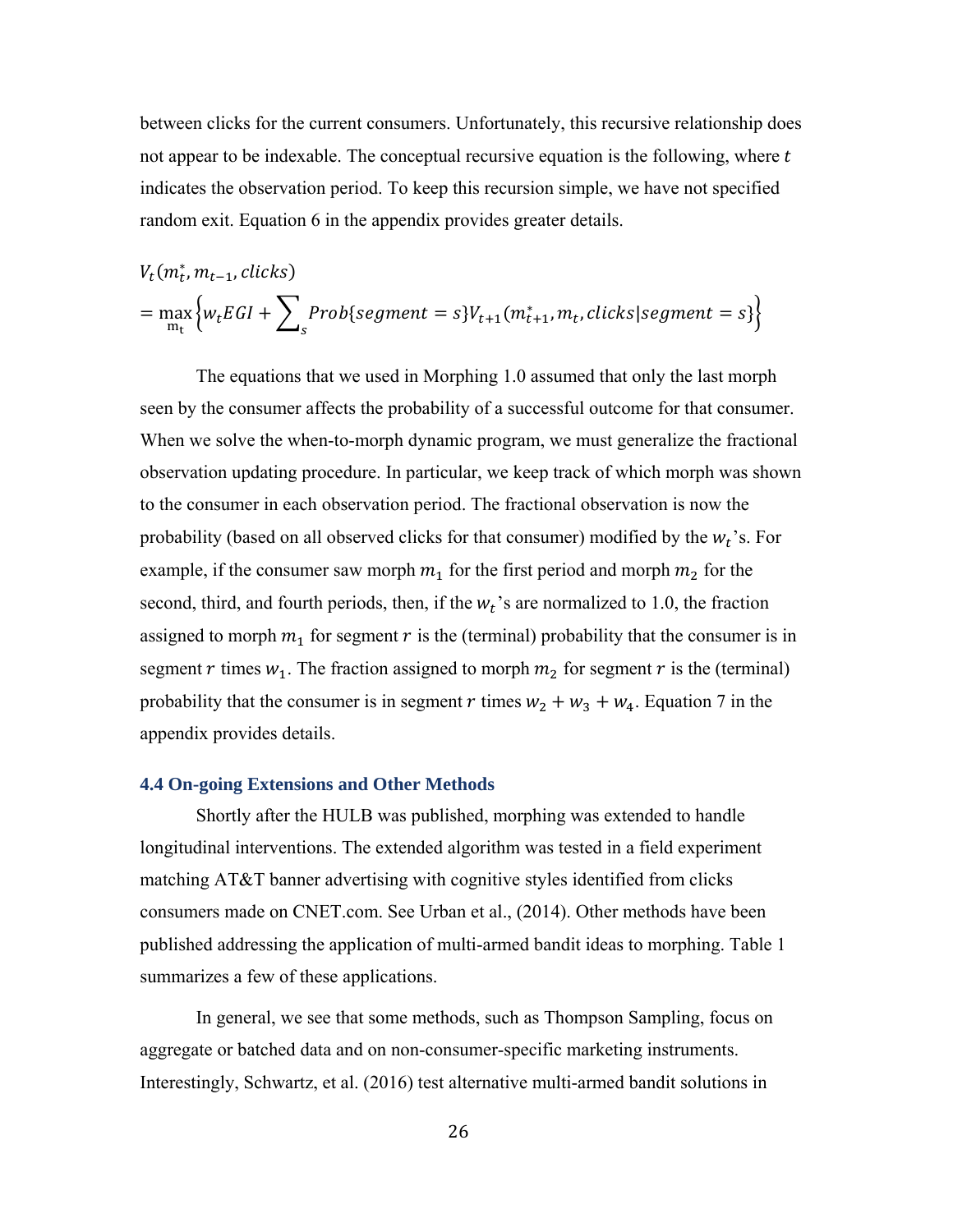counterfactual synthetic-data experiments and suggest that Gittins-based strategies often outperform Thompson-sampling-based strategies even in batched applications. Other heuristics also do well. The website morphing papers and Chung et al. (2009) learn at the level of the individual consumer to enable the system to match marketing instruments to consumers efficiently.

|                                                                                           | Focus<br>(what is it<br>learning<br><i>about</i> ) | General<br>or<br><i>industry-</i><br>specific | Considerations on Optimality                                                                                                       |
|-------------------------------------------------------------------------------------------|----------------------------------------------------|-----------------------------------------------|------------------------------------------------------------------------------------------------------------------------------------|
| Hauser, et al.<br>2009, Hauser,<br>Liberali, and<br>Urban $2014$<br>Urban, et al.<br>2014 | Consumer                                           | General                                       | Optimal for indexable problems (know<br>consumer segments). Near-optimal for<br>partially observable consumer<br>segments.         |
| Scott 2010,<br>Schwartz,<br>Bradlow, and<br>Fader 2016                                    | Creative                                           | General                                       | Designed to run in batches.<br>Asymptotically optimal. Arms pulled<br>proportionally to posterior probability<br>of being optimal. |
| Bertsimas and<br>Mersereau 2007                                                           | Creative                                           | General                                       | Designed to run in batches.<br>Lagrangian decomposition and<br>asymptotic approximations.                                          |
| Chung et al.,<br>2009, 2015                                                               | Consumer                                           | Industry-<br>specific                         | Promotes explorative search with a<br>rejuvenation heuristic step                                                                  |

| Table 1: Examples of Multi-Armed Bandit Algorithms for Online Experimentation |
|-------------------------------------------------------------------------------|
|-------------------------------------------------------------------------------|

## **5. Applications of Morphing: Evidence from the Field**

The first application of morphing, as reported in HULB, was a research collaboration with the BT Group, formerly British Telecomm (BT). In this project, the data indicated that, had morphing been implemented system-wide, the lift in BT's online sales of broadband plans would have increased by 20% – about \$80 million in additional revenue. These data were analyzed further in Hauser, Liberali, and Urban (2014). Their counterfactual synthetic-data experiments suggested that the improved Morphing 2.0 methods would have outperformed the original Morphing 1.0 methods by 69%. The gains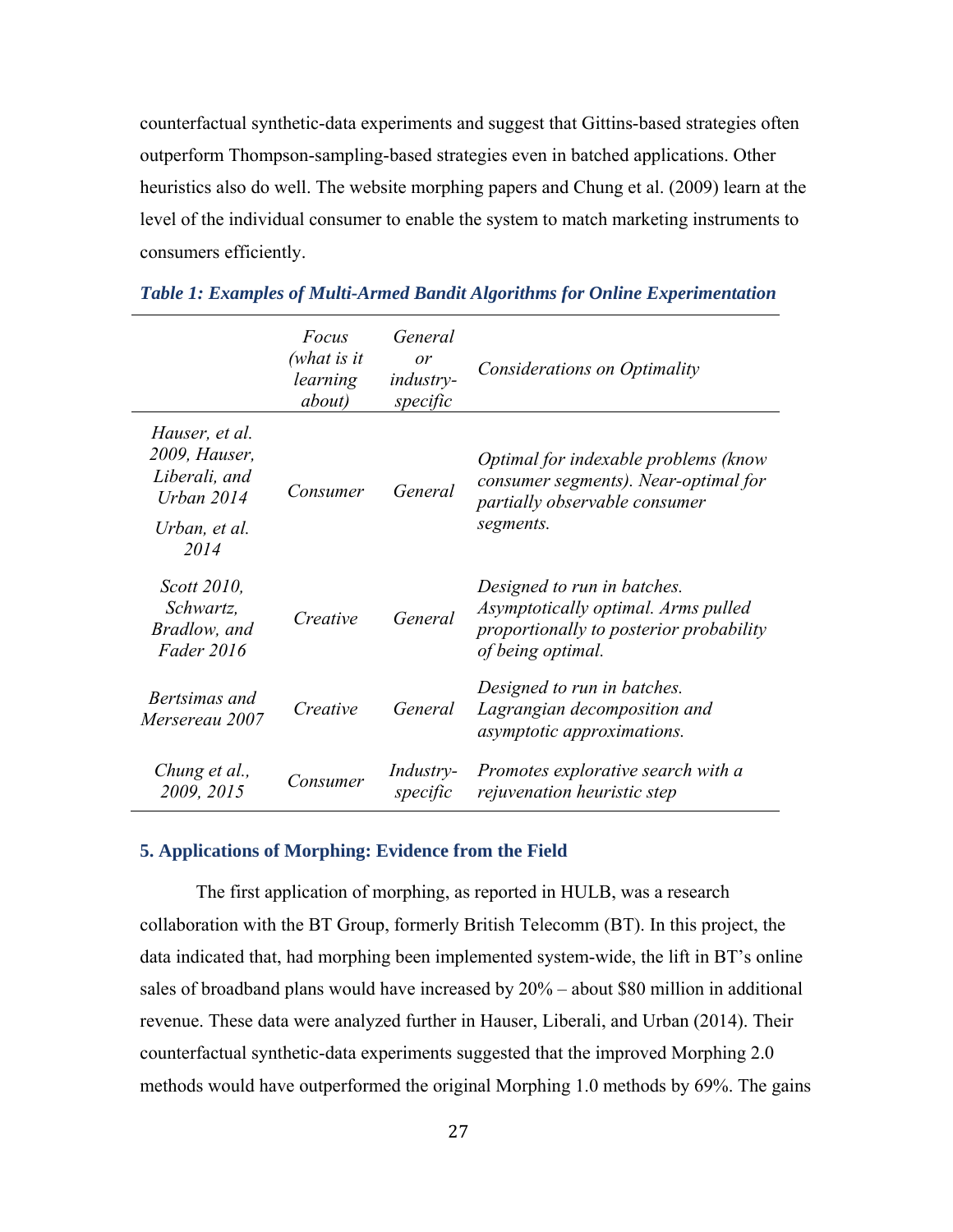reflect the ability of Morphing 2.0 to handle switching costs, attribution, and the optimal time to morph. The Morphing 2.0 algorithm was applied to a website selling card loans in Japan. An initial study of 1,395 consumers provided data for counterfactual experiments that predicted a 63% improvement—substantially more than the Morphing 1.0 algorithm (Hauser, Liberali, and Urban 2014).

Urban, et al. (2014) applied morphing to banner advertising. In a field experiment on CNET.com, banner morphing achieved a 97% lift in click-through rates for contextmatched banners relative to a no-morph control group. CNET.com is a high-traffic website that hosts display banner advertising; it was not feasible in the field experiment to track online sales (conversion). To examine the impact on conversion as well as clickthrough rates, Urban, et al. ran a longitudinal field study with General Motors' Chevrolet Division. The field experiment documented that matching banners to the stage of the consumer's buying process, body-type preference, and cognitive style significantly increased click-through rates, brand consideration, and purchase likelihood relative to a control.

We are aware of several morphing applications that are now being developed. For example, one application has begun a proof-of-concept test using traffic from a major telecomm provider in The Netherlands. The calibration study has been completed and the cognitive-style Bayesian loop has also been coded. This application includes four cognitive styles, three morphs, and several funnel-stage outcomes. It includes controls so that morphing can be evaluated.

A second morphing application is being developed in collaboration with an online marketplace in The Netherlands. This application morphs the automotive section of the online market place, and uses two consumer-knowledge segments instead of cognitive styles. The online marketplace is expanding its assignment mechanism to allocate consumers to test and control using the morphing algorithm. A third application is starting at a disruptive financial-products-comparison portal with operations in various countries in Asia. While none of these applications have yet gone live, they indicate the feasibility of developing morphing websites and morphing banners across a wide variety of applications.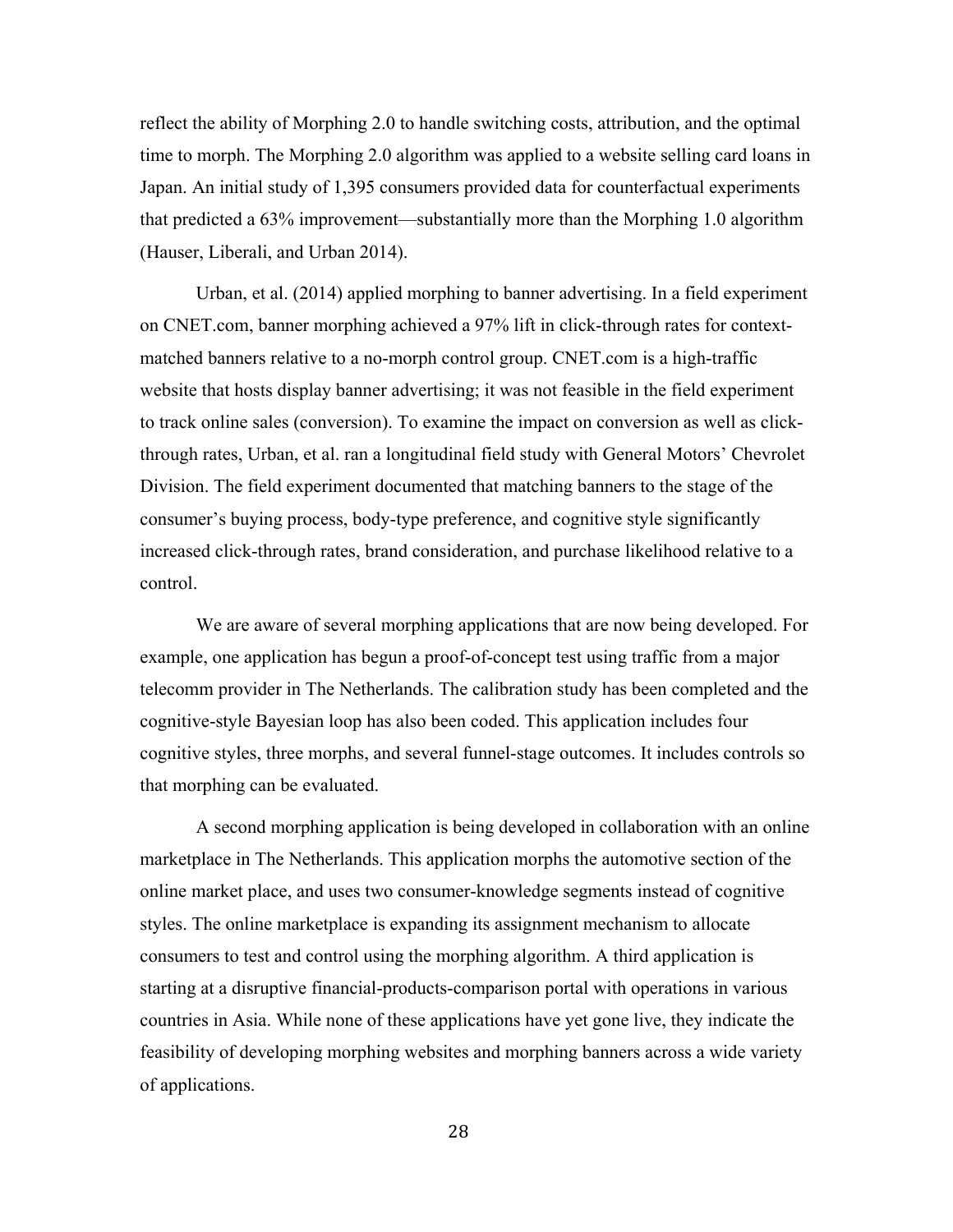#### **6. Design and Implementation Decisions in a Morphing Project**

Morphing methods substantially increase click-through and conversion rates because they fundamentally change the way website design, banner advertisements, and other marketing instruments are tested. Conversion managers and the IT teams involved in a morphing project benefit from the managerial and technical implications of such changes. This section provides an overview of key changes based on our experience with morphing projects in a variety of firms.

#### **6.1 From Managing Aggregate Data to Handling Consumer-Level Data**

Perhaps the most unexpected practical challenge companies face when considering morphing is the unprecedented need to handle data that is tagged to individual consumers. This operates on multiple levels.

- Morphing requires that the firm track and update its estimate of the probability that each consumer belongs to a segment. These updates might be based on data from the firm's website, but advanced applications base these updates on consumers' activities on many channels such as clicks on the website, posts on social media, or call-center input.
- Morphing requires that firms track, at least temporarily, which consumers are exposed to which morphs. Fortunately, the system needs only to maintain parameter updates and indices, not the entire morph-to-consumer history, but many websites must be modified to maintain even this level of information.
- Morphing requires that consumers be assigned to A/B cells dynamically. It is no longer sufficient to assign consumers randomly to A/B cells. Rather morphing bases these (near-optimal) assignments based on balancing immediate profit and long-term learning.
- Some firms may wish to test morphing itself versus a control such as random assignment or a fixed-morph control. In this case, random assignment of consumers to treatments occurs at a higher conceptual level. Consumers are assigned to strategies (morphing vs. a control) rather than marketing instruments. To the best of our knowledge, no off-the-shelf software has the capability of assigning consumers to strategies.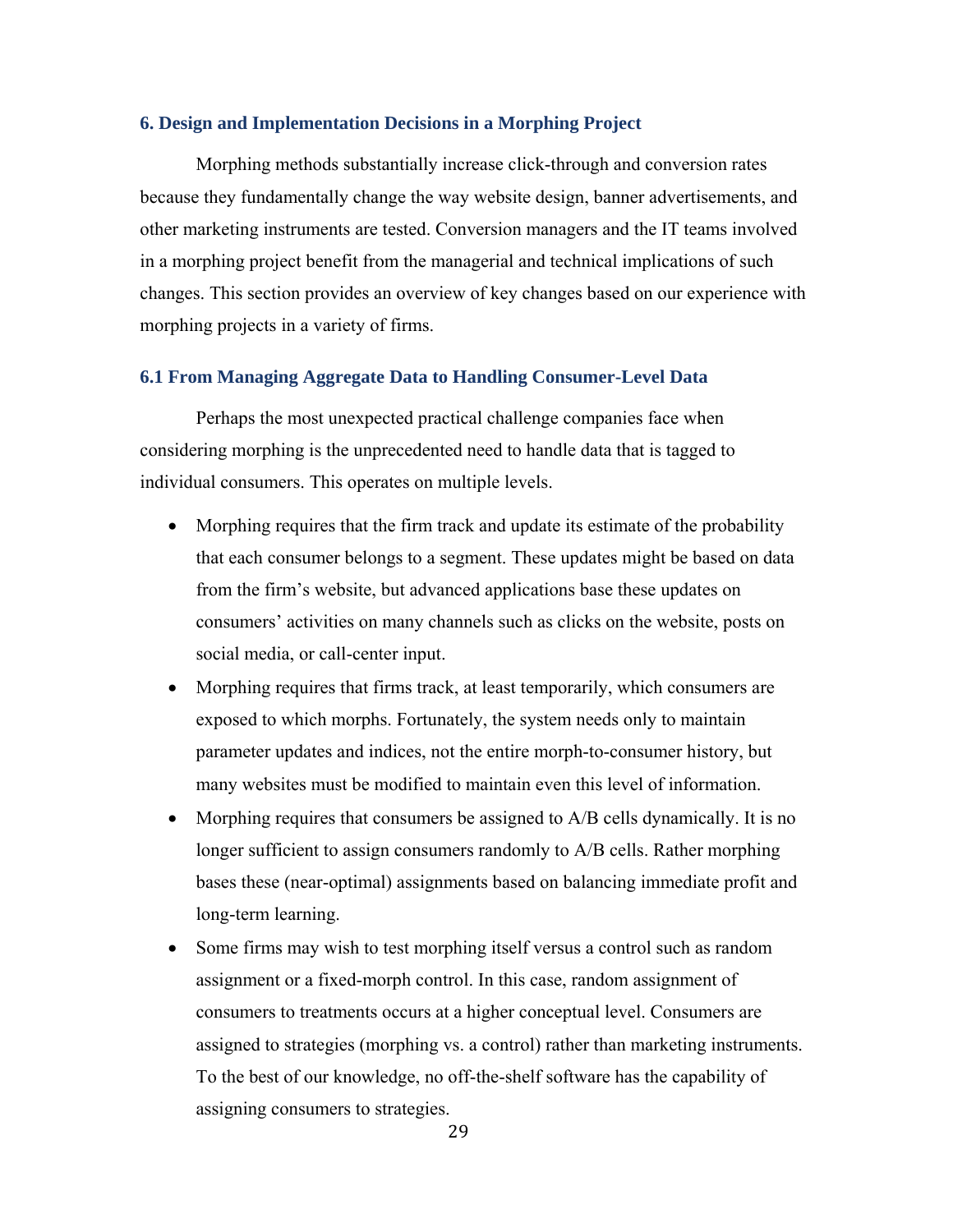These four challenges require a major technological shift, because standard randomized-assignment code needs to be updated, reporting systems need to adapt, and firms need to rethink their policies on A/B testing. Morphing experiments identify which designs are best for which consumers, but, often, morphing also provides the organization with a new way to think about website, banner, and marketing-instrument design. Morphing provides a new way to manage click-through rates, conversion, and other funnel measures.

#### **6.2 Consumer Segments, Marketing Instruments, and Outcome Variables.**

Website morphing integrates three foundational elements of e-commerce: demand (e.g., consumer segments), supply (e.g., marketing instruments used by a firm), and online transactions (e.g., conversion, a request for information, or a click-through). This section provides an overview of what needs to be done for each element.

Consumer segments. While cognitive styles remain one of the best segmentation variables, morphing can be applied to a variety of segmentation variables including country of residence, personas, source (referral or not), device being used (mobile, computer, etc.), stage in the buying process, etc. The only real requirements are that consumers do not switch segments during a session and that segments can be identified in the calibration study.

Marketing instruments. Morphing can apply to any marketing instrument that can be tested with traditional A/B testing. Marketing instruments include website designs, banner advertising, call-center scripts, product recommendations, price levels, promotional coupons, etc. Marketing instruments (morphs) can also be defined at a higher level of abstractions, such as an advertising campaign that is implemented in several different online channels. For example, one morph for a telecomm firm could be a campaign focused on emotional content—the campaign might present its services as a way to keep close to family and friends. A second morph could be a campaign focused on informational content—the campaign might show how the quality of service is better than the competition. Both campaigns could run in parallel and be implemented in various media channels. Morphing would identify which segments of consumers relate best to which of the two campaigns. (Of course, in this case, consumers would need to be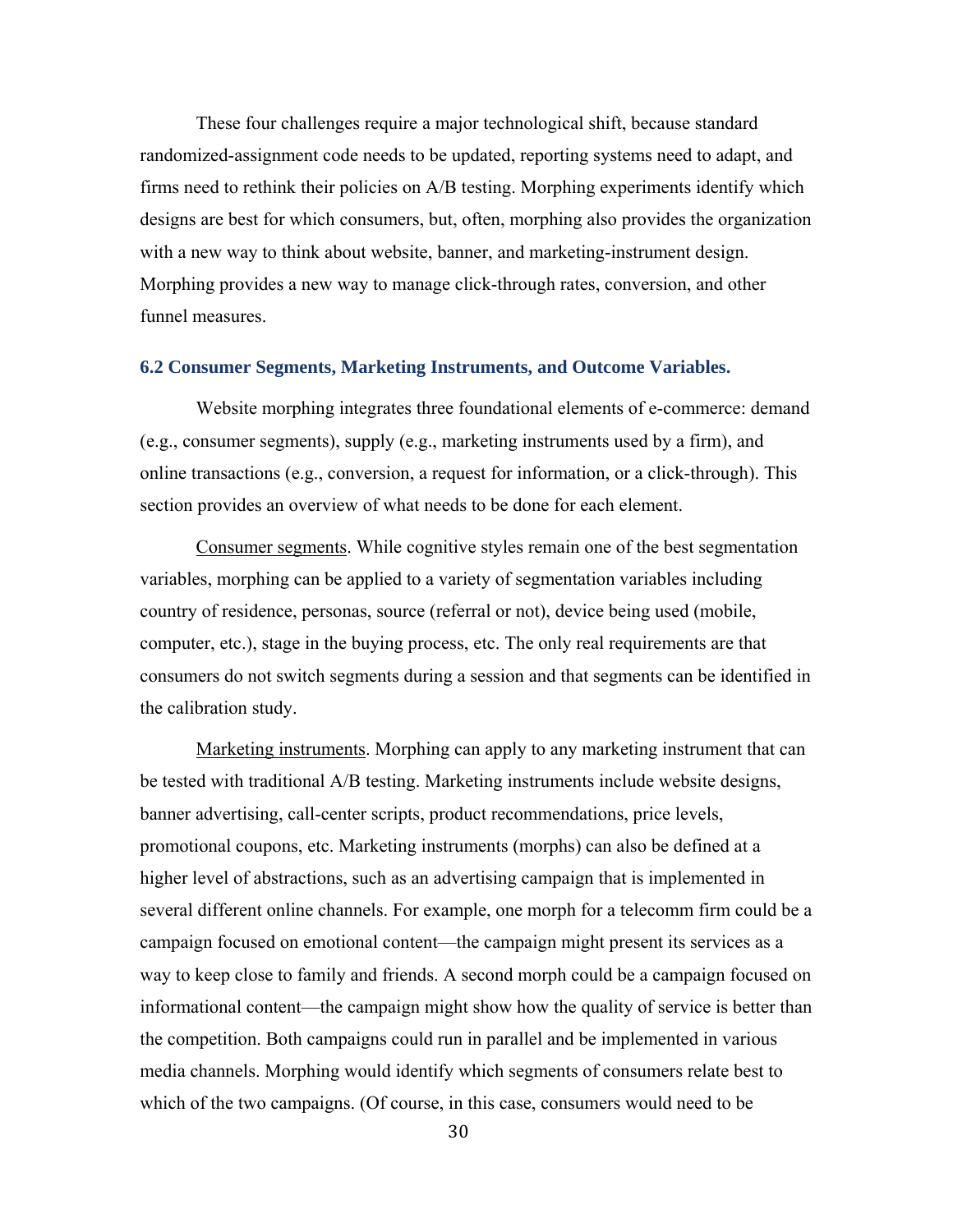tracked across channels.) Based on consumers' clickstreams, elements of the best campaign can be targeted to the right consumers. The elements might even be channel dependent.

Click-through rates, conversion rates, and other funnel measures. Click-through rates versus conversion rates are not conflicting goals, but they are often distant in time in the purchase funnel (e.g., Hongshuang and Kannan 2014). Analyses must be done carefully to infer causality when the temporal distance between exposure, consideration, and purchase is too long. Purchases in many categories do not happen immediately; purchases may happen weeks, or even months, after exposure to a marketing instrument. In the interim, there are often other changes in the website and in the environment that also affect sales. Either these changes must be modeled or managers must recognize the inherent uncertainty in end-of-the-funnel measures. Project leaders need to carefully clarify what are realistic optimization goals and then choose the outcome variable (funnel measure) accordingly. The choice of the outcome variable is crucial for the mechanics of morphing (what to optimize), for what firms learn, and for how the success of morphing is evaluated.

## **6.3 A Roadmap to Implement Morphing**

Each morphing project has several tasks and milestones that need to be achieved.

- 1. Select the segmentation criteria, e.g., cognitive styles or other variables.
- 2. Select the morphs, e.g., marketing instruments such as website design or banners.
- 3. Select the outcome variable, e.g., click-through rates, awareness, trial, or conversion.
- 4. Determine the webpages and links to monitor. Perhaps design the webpages so that segments are easy to identify (next-generation websites).
- 5. Assess a categorization of each monitored link using a panel of judges for use in the Bayesian model (the website characteristics).
- 6. Run a calibration study to observe consumer's clicks and assign representative consumers to segments. In the calibration study consumers are assigned through direct questions.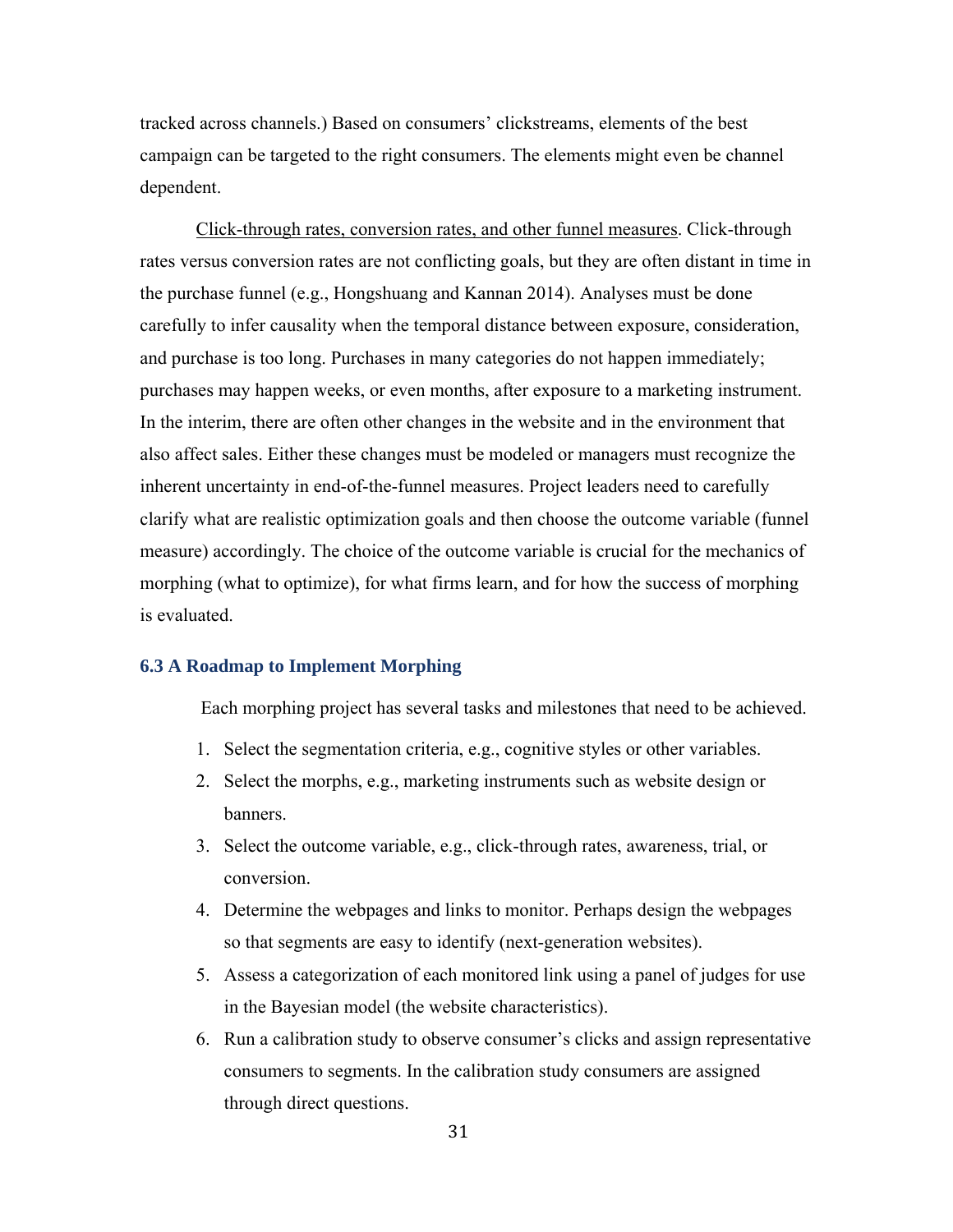- 7. Using the data from the calibration study, estimate a model that predicts click preferences for each consumer segment.
- 8. Pre-compute the click likelihoods, the probability of a click given the characteristics of the click (and competing clicks) and the consumer's segment. Do this for each link and each consumer segment so that segment likelihoods can be obtained quickly with the Bayesian model.

# **Coding**

- 9. Implement the consumer inference system. This is the real-time Bayesian-loop inference code running on the webserver.
- 10. Define the control cell, e.g., random assignment, status-quo method, fixedmorph, or best-guess?
- 11. Decide whether to have a single test cell or multiple test cells. In a single-testcell design, morphing chooses the optimal morph to show. One could potentially decide to run two or more test cells in parallel, each running a different set of morphs, segments, and/or outcome variables.
- 12. Adapt the existing A/B system to randomly assign (and keep track of) consumers to test and control cells.
- 13. Implement the system that receives the morph assignments and selects the morph to serve to the current consumer.
- 14. Adapt the reporting system to report consumer outcomes (click-throughs, conversions, or other funnel measures) based on the selected outcome variable. The system should report at the consumer-level for each morph the consumer received. A Morphing 2.0 system may also need to record the number of observation periods (sets of clicks) for each morph seen by the consumer.
- 15. Implement code that delivers the best morph to a consumer based on the morphing optimization.

# **6.4 Priors and Convergence**

There are two sets of priors used to initialize the morphing system. The first prior represents initial beliefs about the consumer segment, before any click is observed. This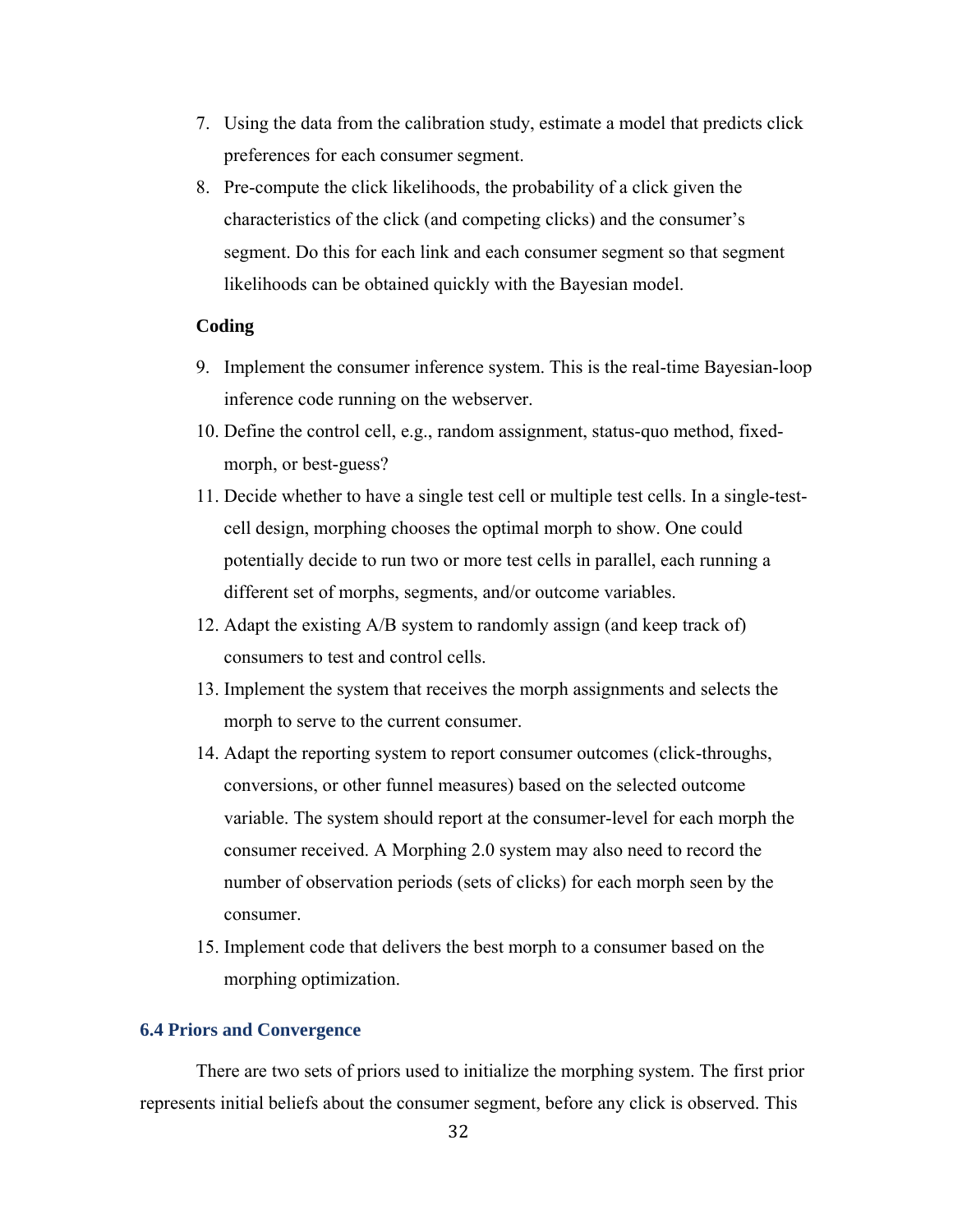is typically selected to be either flat (equal probabilities to each consumer segment) or equal to the observed percentages of consumer segments in the calibration study. The decision depends on sample size, precision, and reliability of the estimates in the calibration study. It is relatively easy to update this prior after sufficiently many consumers have been observed in day-to-day operations. This prior is important because it affects which consumers get which morphs. Often, inferences about a consumer's segment must be made after a relatively few clicks by the consumer.

The second prior is the prior beliefs about the outcome probabilities. The Gittins' indices are calculated for the first customer based on priors that reflect the strength of our beliefs about the initial outcome probabilities for every morph-segment cell. Typically, the prior beliefs are based on observed outcomes of morph x segment probabilities in the calibration study. In some cases, the morphs may still be under development during the calibration study. In these cases, it is reasonable to start with flat priors (expected baseline click-through rate or another appropriate measure). Fortunately, in day-to-day operations, the performance of the morphing algorithm is relatively robust with respect to this prior on outcome probabilities. As consumers visit the website, the data on their clicks soon overwhelms the prior beliefs about outcome probabilities.

Typically we expect to see a pattern of transition from learning to earning that is somewhat similar to Figure 5. Figure 5 applies to a single consumer segment in a website that receives approximately 100,000 annual visitors. It documents how the GI for each morph changes as more consumers are exposed to morphs and as more outcomes are observed. Notice that, after a few thousand visitors, all indices have converged to the true morph x segment outcome probabilities. When the segment is not known but inferred using probabilities of the consumer belonging to a segment, convergence is not as rapid, but still occurs.

The rate at which the GIs converge is controlled by the discount factor, the volume of data, and accuracy of the cognitive-style posteriors. Applications with less concentrated cognitive-style posterior probabilities (probabilities that are closer to equally-likely) tend to converge more slowly than applications with concentrated probabilities (probabilities that are close to 0.0 or 1.0). Convergence is slower when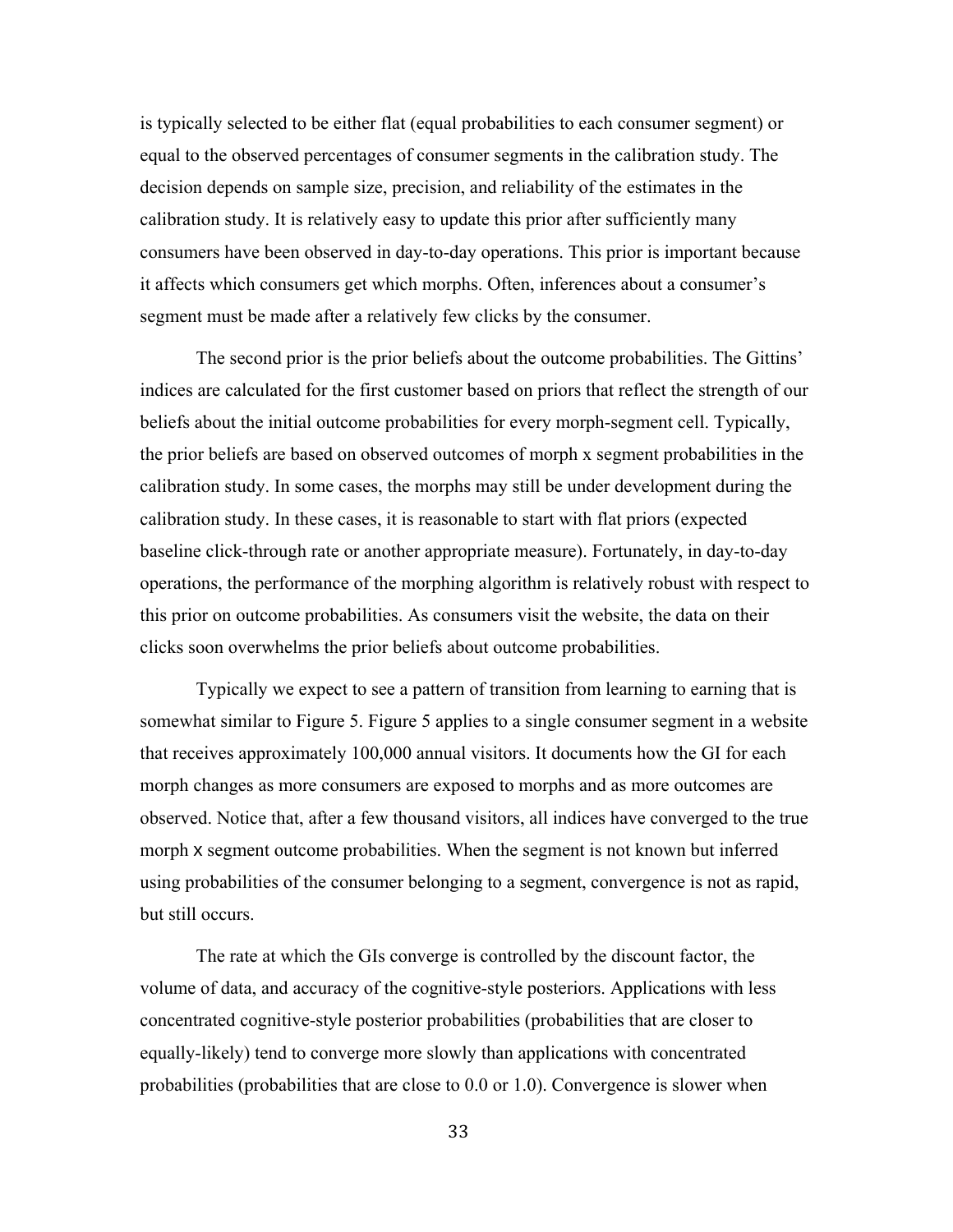consumer segments must be inferred because fractional updating spreads outcome observations over multiple consumer segments. The right discount factor enables the GIs to be matched appropriately to the firm's cost of capital.





#### **7. Do's and Don'ts of Morphing and Organizational Impact**

Although morphing makes morph assignments in real time while consumers click on websites, firms may decide to update the outcome probabilities for morph x segment combinations in batches. While this is possible, project leaders should be aware that it is only by multiple iterations of updates on that table (see Figure 1) that the system will learn optimally. In extreme cases, the learning loop can be run offline, but an offline learning loop is not an efficient use of resources. An offline system learns from past data, but does not realize gains from optimal experimentation. Similarly, if the Bayesian loop is run offline, the morphing system does not have the ability to match morphs to consumer segments.

Morphing tends to cross organizational silos in large, traditional corporations. A project typically requires efforts from the engineering team (to code the systems listed in the roadmap), sales teams (morphs are marketing instruments), web designers, reporting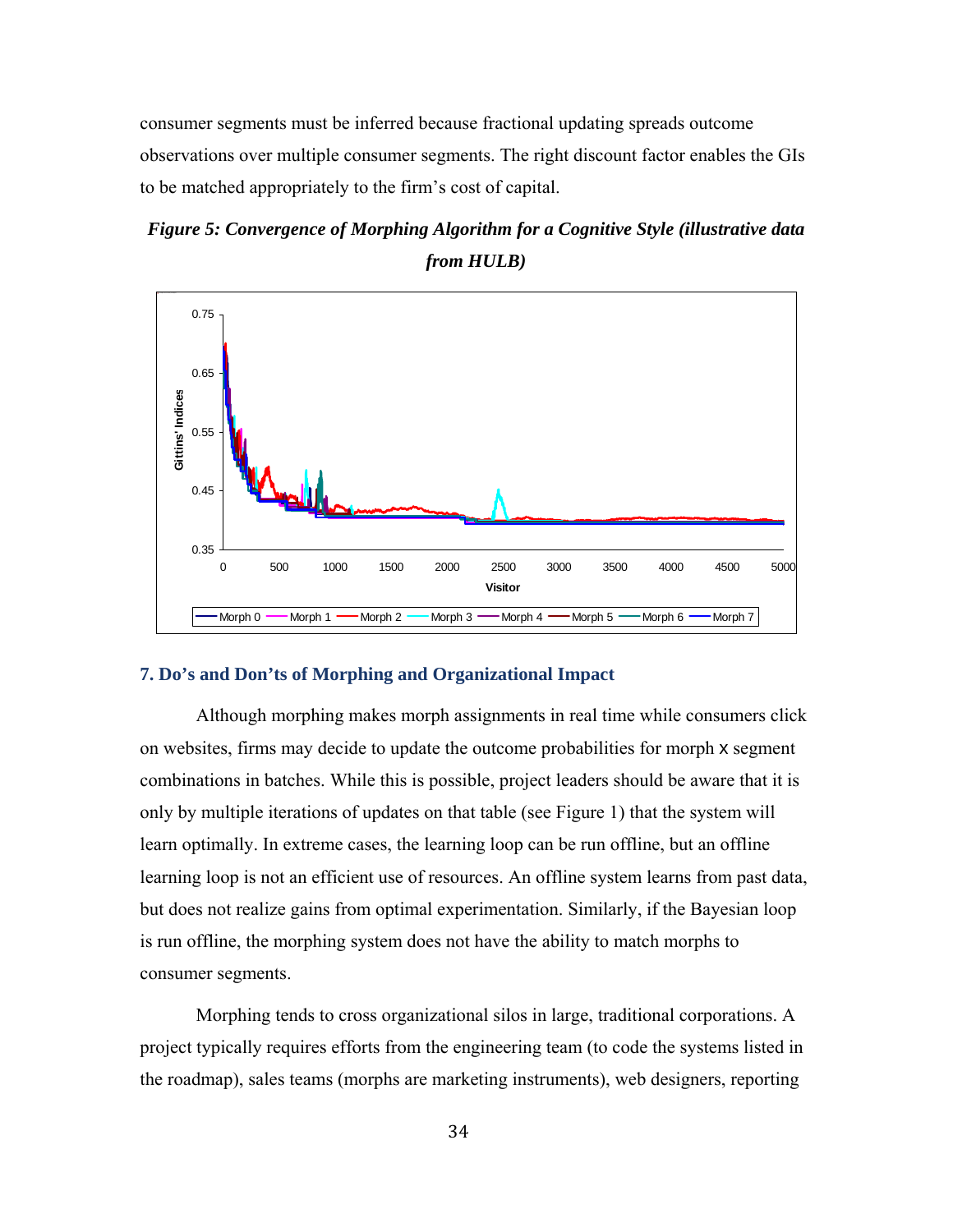(to develop the APIs that need to be integrated with cloud servers), and consumer experience teams. As in any project involving change, support form the highest level of the organization is crucial for success. If the firm does not have an established culture of A/B experimentation, morphing is likely to require additional steps. In such cases, our experience suggests that a pilot project can be implemented to optimize marketinginstrument A/B testing without the Bayesian loop, or to allocate marketing instruments to consumers without the second learning loop (the GIs). After A/B or consumer-level testing has been completed successfully, the full system will be easier to sell within the organization.

From a computational point of view, there are two major considerations. First, there is a need for real-time inference of consumer segments. Our formulae allow for rapid computation, but algorithms must be coded and implemented and may require retraining so that the web developers gain experience with Bayes-based algorithms. Second, the performance of the data transfer between the morphing servers (based on the cloud) and the firm's traditional webservers must be tested extensively to make sure performance is appropriate. Computations are designed to be rapid and the traffic that flows between servers is designed to be light (just a few bytes per click), but the connection between servers must have high levels of data reliability and speed.

From a purely methodological point of view, the use of Gittins' indices is based on a technical assumption – that the multi-armed bandit problem is indexable. Indexability in the canonical problem is usually expressed as a requirement that the arms of the multi-armed bandit are independent. For further details refer to Gittins et al. (2011). When the arms are not independent, the problem may still be indexable, but Gittins' indices may no longer be optimal. (When the "arms" change by external means, the multi-arm bandits are called restless bandits. Indices such as Whittle's index may need to be used—Whittle 1988.)

Morphing is flexible, but designers should be aware of a key tradeoff. The dimensionality of the optimality table grows proportionally to the number of morphs times the number of consumer segments. Successful applications balance relevance and speed. Simulations are valuable because they provide benchmarks before the firm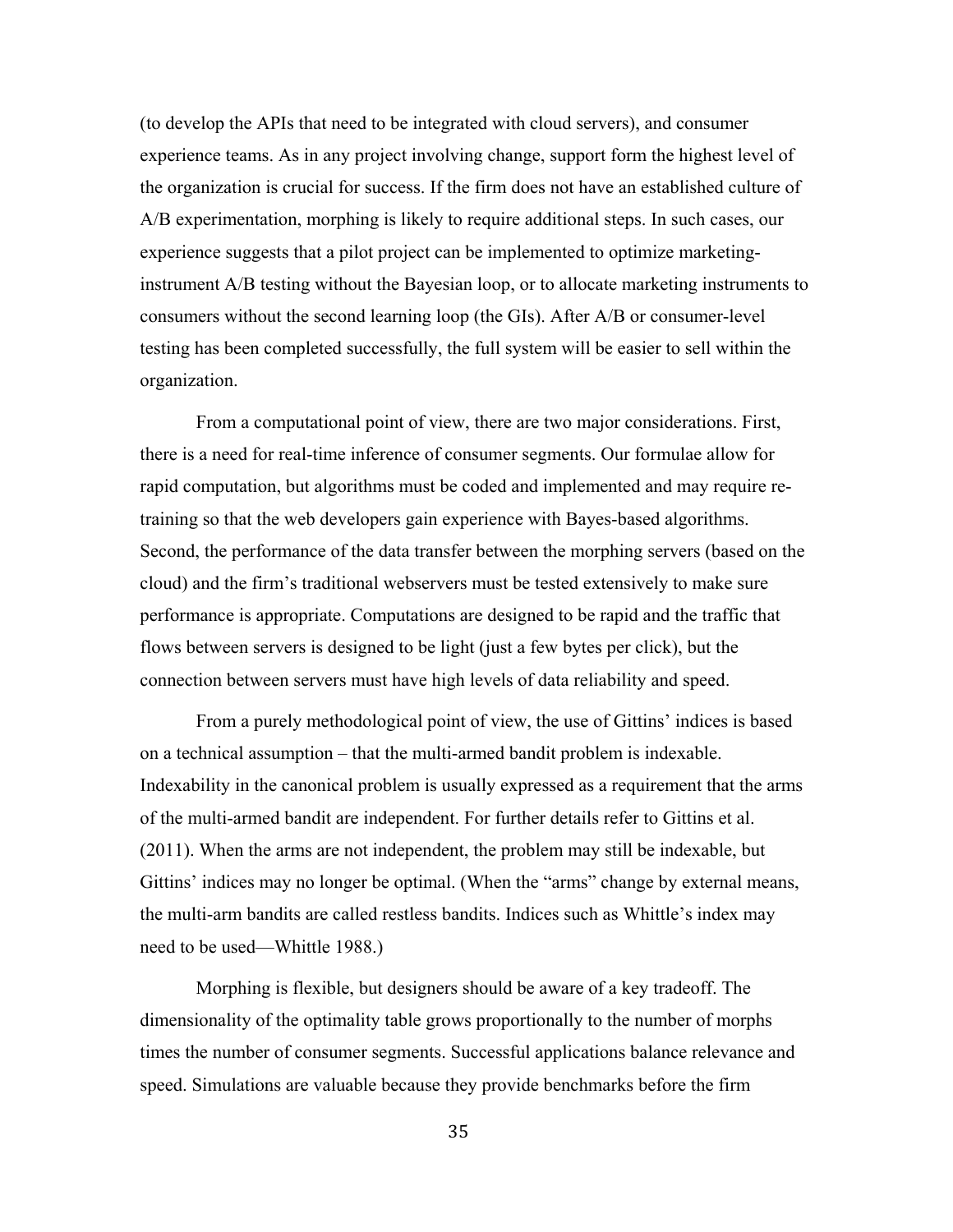chooses the number of consumer segments and the number of morphs.

From the viewpoint of website development, webpages can be designed so that consumer segments are easy to identify. Links and other content can be planned in a way to maximize the information obtained from each click, reducing the number of clicks needed to learn the consumer's segment. We call such websites generation 2 (Gen-2) or next generation (next-Gen) websites.

#### **8. Open Questions and Relevant Challenges**

Morphing theory and methods provide opportunities for further research in substantive, conceptual, and methodological areas. From a substantive point of view, there are opportunities for new applications of morphing using other marketing instruments, such as price levels, promotion types, retention policies, call centers, and product bundles. Morphing is also feasible when using different devices or combinations of devices, namely desktop computers, tablets, and smartphones.

We are not aware of projects based on morphs built across media channels, but we believe that a consumer's clicks across online channels may substantially improve consumer-segment inference. There is effort to measure media across multiple channels (Liberali et al. 2015), but that does not include morphing. There are opportunities for morphing to coordinate actions that blend direct human action, such as calls, with automated actions, such as product recommendations. Because morphing affects organizational culture, there are opportunities to explore the feedback from morphing results to the creative process at agencies. Creative teams responsible for the development of website designs and banners obtain new creative insights by understanding which consumer segments respond best to which marketing instruments.

Morphing 2.0 provides a structure to model switching costs, attribution, and random exit. This structure opens opportunities in the measurement of switching costs, in the study of attribution, and in the modeling of exit probabilities. There are challenging issues in how to aggregate lessons learned over multiple A/B tests. Schwartz, et al. (2016) provide a means to address these issues within batch-processed A/B testing, but challenges remain for allocating marketing instruments to individual consumers in non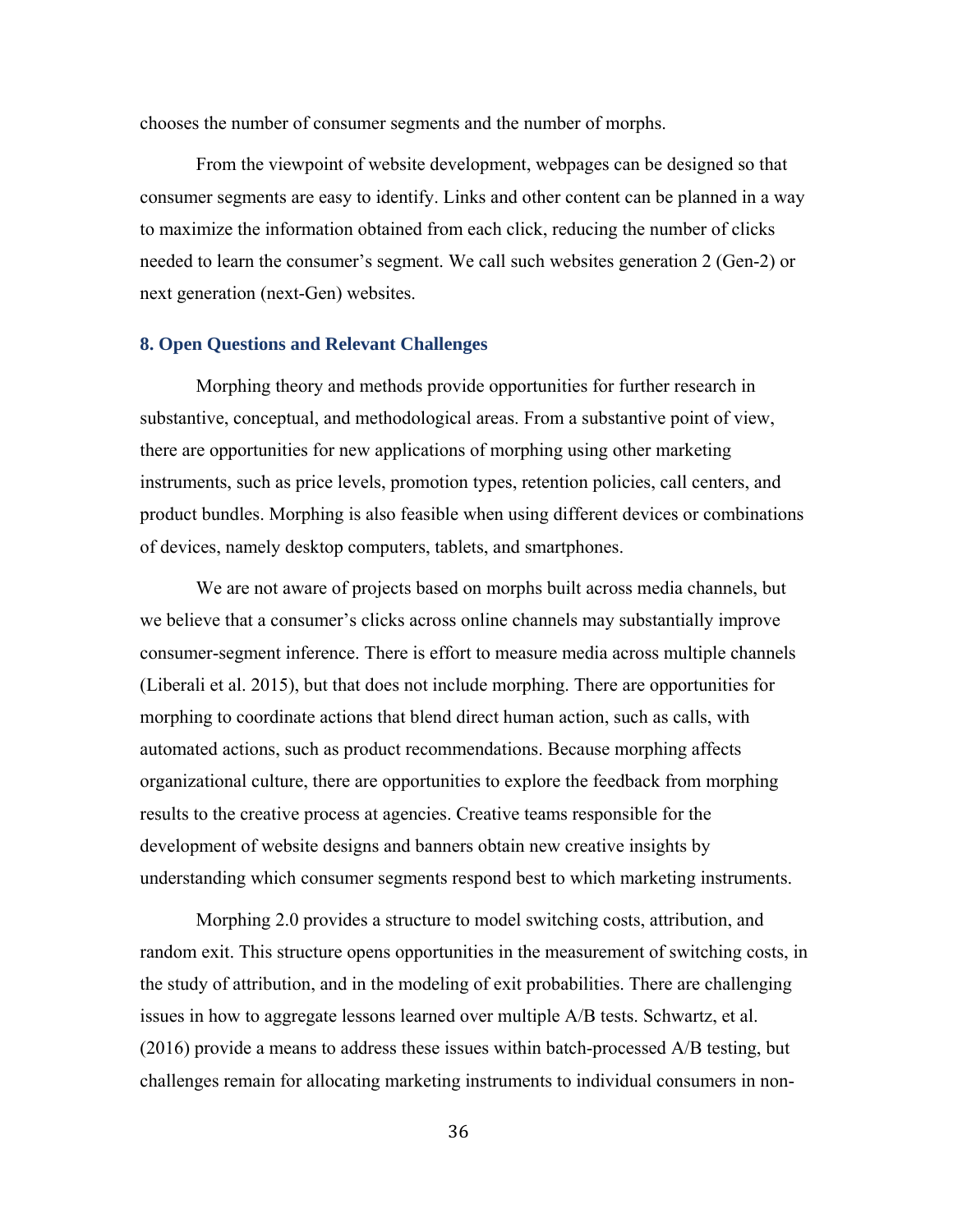batch modes. Advances in multi-armed bandit research provides many opportunities such as correlated-arms bandits (as in Keller and Oldale, 2003) and restless bandits (using the Whittle index as in Song, Zhang and Hauser, 2014).

See Urban et al. (2009) for more managerial issues. The online appendix of HULB provides additional insights on the development of cognitive styles and the appendices in Hauser, et al. (2014) provide details on a number of technical issues, including fractional updating.

## **References**

- Bertsimas, D., Mersereau, A.J. (2007). A learning approach for interactive marketing to a customer segment. *Operations Research,* 55:6 1120-1135
- Chung, T.S., Rust, R.T., Wedel, M. (2009). My mobile music: An adaptive personalization system for digital audio players. *Marketing Science,* 28(1) 52-68.
- Chung, T.S., Wedel, M., Rust, R.T. (2015). An adaptive personalization using social networks. *Journal of the Academy of Marketing Science,* 42(1) 1-22
- Gittins, J.C. (1979). Bandit processes and dynamic allocation indices. *J. Roy. Statist. Soc. Ser. B,* 41(2) 148–177, plus commentary.
- Gittins, J.C., Glazebrook, K., Weber, R. (2011). *Multi-armed bandit allocation indices.* (John Wiley & Sons, London).
- Hayes, J., Allinson, C.W. (1998). Cognitive style and the theory and practice of individual and collective learning in organizations. *Human Relations,* 31:7 847- 871.
- Hauser, J.R., Liberali, G., Urban, G.L. (2014). Website morphing 2.0: Switching costs, partial exposure, random exit, and when to morph. *Management Science,* 60(6) 1594 – 1616.
- Hauser, J.R., Urban, G.L., Liberali, G., Braun, M. (2009). Website morphing. *Marketing Science,* 28(2), 202-224*.*
- Hongshuang, L., Kannan, P.K. (2014). Attributing conversions in a multichannel online marketing environment: an empirical model and a field experiment, *Journal of Marketing Research,* 51, 40–56.
- Keller, G., Oldale, A. (2003). Branching bandits: a sequential search process with correlated pay-offs. *Journal of Economic Theory,* 113, 302–315
- Krishnamurthy, V., Mickova, J. (1999). Finite dimensional algorithms for the hidden Markov model multi-armed bandit problem. *IEEE International Conference on Acoustics, Speech, and Signal Processing,* 5 2865-2868.
- Liberali, G., Urban, G.L., Dellaert, B., Tucker, C.E., Bart, Y., Stremersch, S. (2015). A new method to measure online media advertising effectiveness: Prospective meta-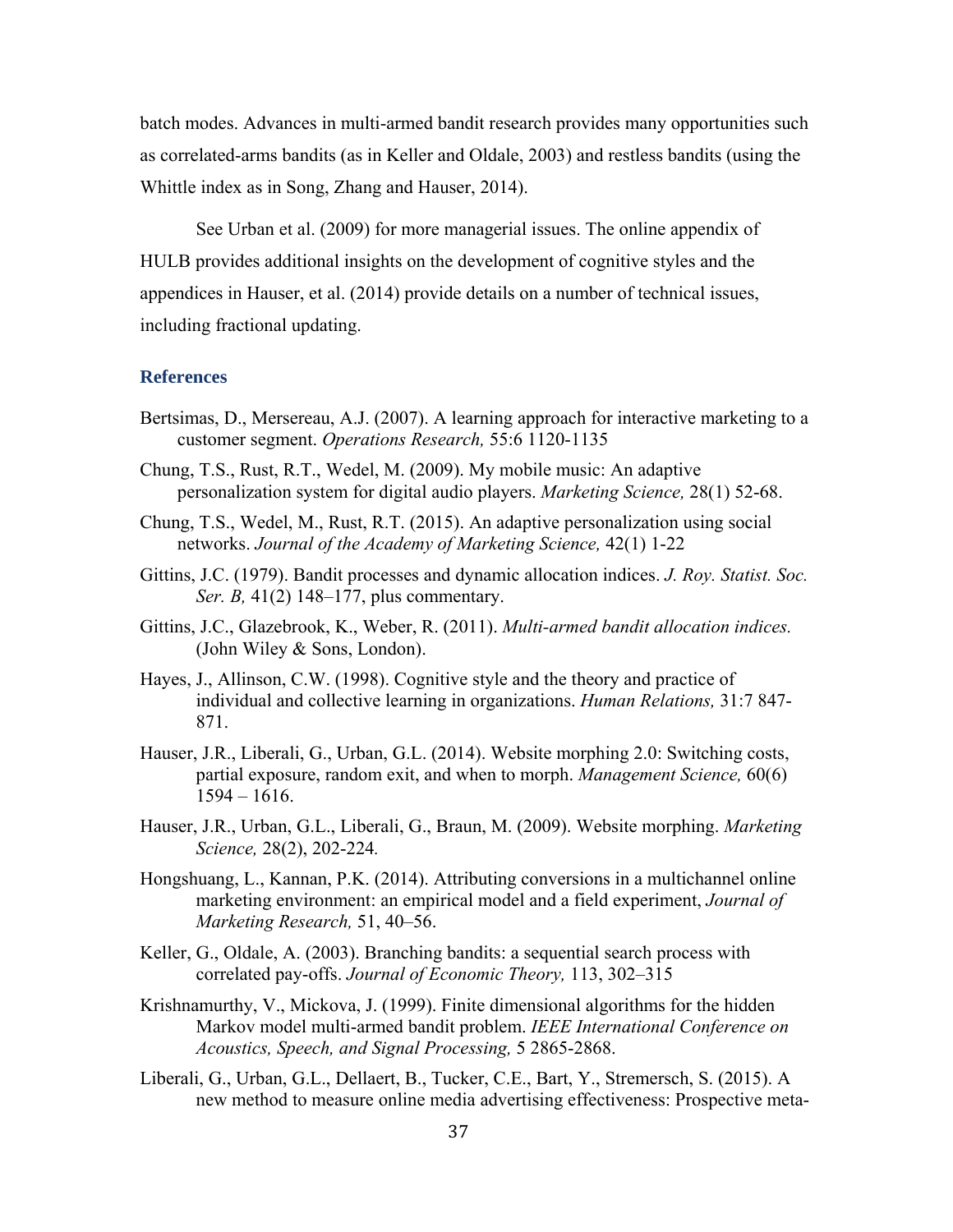analysis in Marketing. Working paper, MIT Sloan School of Management.

- Lin, S., Zhang, J., Hauser, J.R. (2014). Learning from experience, simply. *Marketing Science,* 34:1 1-19.
- Schwartz, E.M., Bradlow, E.T., Fader, P.S. (2016). Consumer acquisition via display advertising using multi-armed bandit experiments. forthcoming *Marketing Science*.
- Scott, S.L. (2010). A modern Bayesian look at the multi-armed bandit. *Applied Stochastic Models Business. Indust*., 26(6):639–658.
- Urban, G.L., Hauser, J.R. (2004). "Listening-in" to find and explore new combinations of customer needs. *Journal of Marketing*, 68: 72-87.
- Urban, G.L., Hauser, J.R., Liberali, G., Braun, M., Sultan, F (2009). Morphing the web building empathy, trust, and sales. *MIT Sloan Management Review,* 50(4): 53-61.
- Urban, G.L., Liberali, G., MacDonald, E., Bordley, R., Hauser, J.R. (2014). Morphing banner advertising. *Marketing Science,* 33(1): 27-46.
- Witkin, H.A., Moore, C., Goodenough, D., Cox, P. (1977). Field-dependent and fieldindependent cognitive styles and their educational implications. *Review of Educational Research,* 47 1-64.
- Whittle P (1988). Restless bandits: Activity allocation in a changing world. *Journal of Applied. Probability*, 25(2):287–298.

#### **Acknowledgements**

The on-going experiments are supported by the Erasmus Research Institute in Management (ERIM).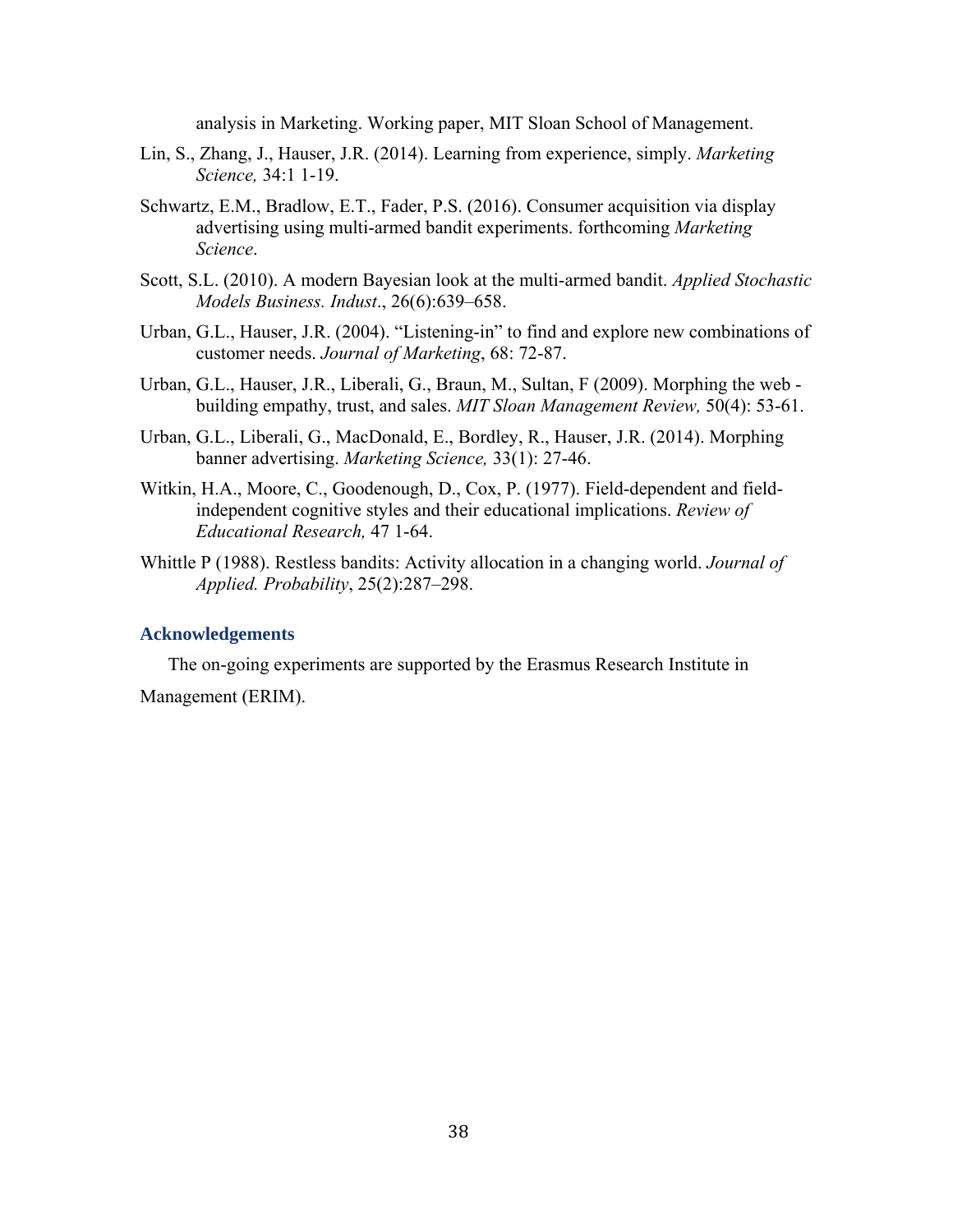## **Appendix: The Equations of Morphing**

Let *n* index consumers,  $r$  index segments,  $m$  index morphs, and  $t$  index clicks for each consumer. Capital letters, R, M, and  $T_n$  denote totals. Let  $c_{tn}$  denote the  $t^{th}$  click by  $n^{th}$  consumer and  $\vec{c}_{tn} = \{c_{1n}, c_{2n}, \dots, c_{tn}\}\$  denote the vector of clicks up to an including the  $t^{th}$  click. At each click choice, the consumer faces  $J_{tn}$  click alternatives as denoted by  $c_{tnj}$  where *j* indexes click alternatives. Let  $c_{tnj} = 1$  if consumer *n* clicks the *j*<sup>th</sup> click alternative on the  $t^{th}$ click;  $c_{tnj} = 0$  otherwise. Let  $\vec{x}_{tnj}$  denote the characteristics for click-alternative *j* faced by consumer *n* on the  $t^{th}$  click. Let  $\vec{X}_{tn}$  be the set of  $\vec{X}_{tnj}$ 's up to an including the  $t^{th}$  click for all  $j = 1$  to  $J_{tn}$ . Let  $\tilde{u}_{tnj}$  be the utility that consumer n obtains from clicking on the  $i^{th}$  click alternative on the  $t^{th}$  click. Let  $\vec{\omega}_r$  be a vector of click-alternative-characteristic preferences for the  $r^{th}$  consumer segment and  $\tilde{\epsilon}_{tnj}$  be an extreme value error such that  $\tilde{u}_{tnj} = \vec{x}_{tnh}' \vec{\omega}_r + \tilde{\epsilon}_{tnj}$ . Let  $\Omega$  be the matrix of the  $\vec{\omega}_r$ 's. Let  $\delta_{mn} = 1$  if the  $n^{th}$  consumer makes a purchase after seeing morph m;  $\delta_{mn} = 0$ otherwise.

The likelihood that the  $n^{th}$  respondent chooses clicks  $\vec{c}_{T_n n}$  given the consumer belongs to segment  $r$  is given by:

$$
(1) \qquad \Pr(\vec{c}_{T_n n} | r_n = r, \Omega, \vec{X}_{tn}) = \Pr(\vec{c}_{T_n n} | r_n = r) = \prod_{t=1}^{T_n} \prod_{j=1}^{J_{tn}} \left( \frac{\exp[\vec{x}_{tnj} \vec{\omega}_r]}{\sum_{\ell=1}^{\text{It}} \exp[\vec{x}_{tn\ell} \vec{\omega}_r]} \right)^{c_{ntj}}
$$

We estimate  $\Omega$  from the calibration study by forming the likelihood over all respondents and by using standard maximum-likelihood methods or Bayesian methods. Denote these estimates by  $\Omega$ .

In Morphing 1.0, we observe the consumer's clickstream up to the  $\tau_o^{th}$  click. The unconditional prior probabilities,  $Pr_0(r_n = r)$  are observed in the calibration study or from website experience. Bayes Theorem provides:

$$
q_{rn\tau_{0}}(\vec{c}_{\tau_{0}n}, \hat{\Omega}, \vec{X}_{\tau_{0}n})
$$
  
(2) 
$$
\equiv \Pr(r_{n} = r | \vec{c}_{\tau_{0}n}, \hat{\Omega}, \vec{X}_{\tau_{0}n}) = \frac{\Pr\{\vec{c}_{\tau_{0}n} | r_{n} = r, \hat{\Omega}, \vec{X}_{\tau_{0}n}\} \Pr_{0}(r_{n} = r)}{\sum_{s=1}^{R} \Pr\{\vec{c}_{\tau_{0}n} | r_{n} = s, \hat{\Omega}, \vec{X}_{\tau_{0}n}\} \Pr_{0}(r_{n} = s)}
$$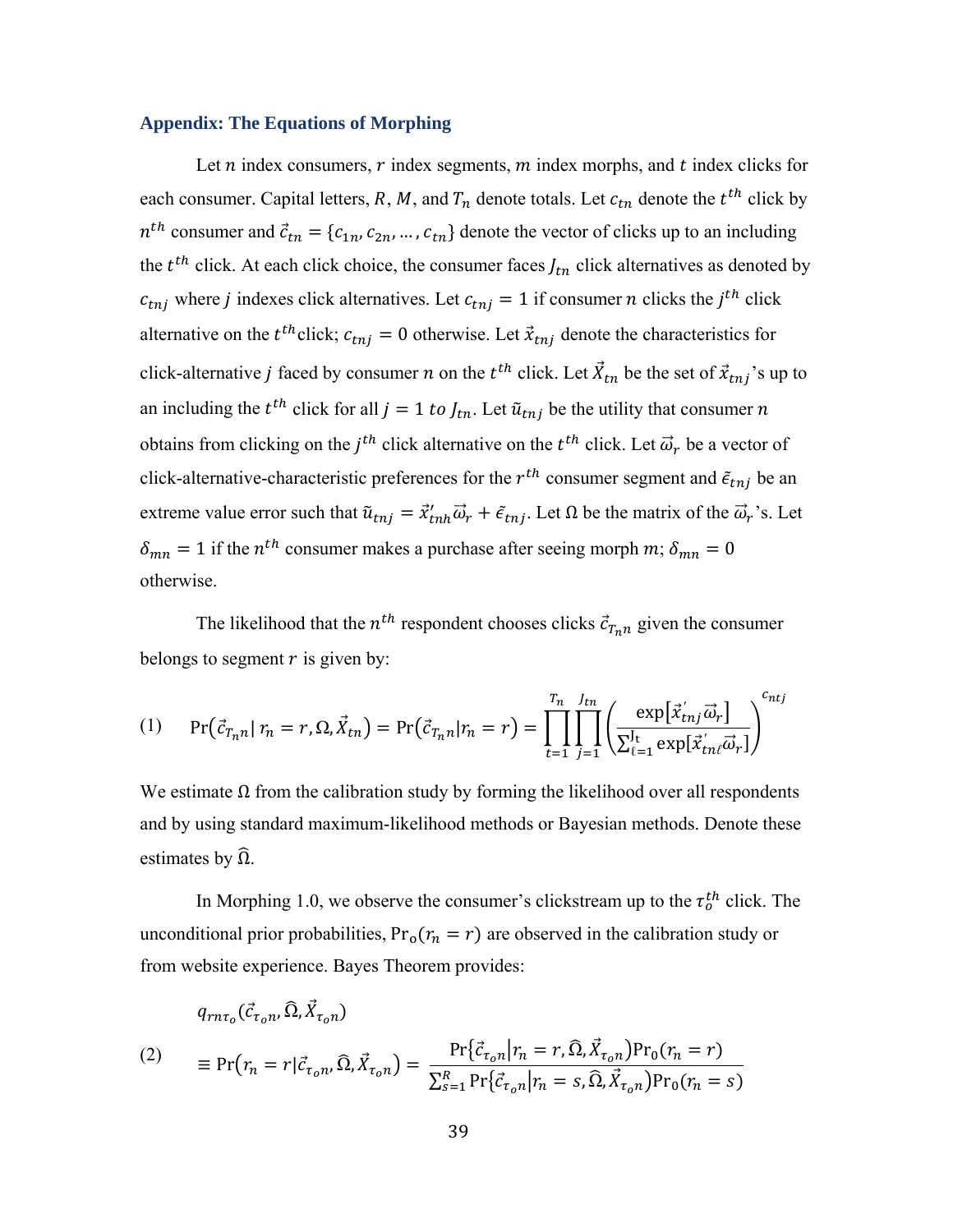For ease of exposition, we temporarily add the r subscript to  $\delta_{rmn}$  to indicate a situation in which the segment,  $r$ , is known. Let  $p_{rm}$  be the probability that consumer  $n$  in segment  $r$ , who experienced morph  $m$ , will make a purchase (or other success criterion). This probability is distributed:  $f_n(p_{rmn}|\alpha_{rmn}, \beta_{rmn}) \sim p_{rmn}^{\alpha_{rmn}-1}(1-\alpha_{rmn})$  $p_{rmn}$ <sup> $\beta_{rmn}$ –1 where  $\alpha_{rmn}$  and  $\beta_{rmn}$  are parameters of the beta distribution. Updating</sup> implies  $\alpha_{rm,n+1} = \alpha_{rm,n} + \delta_{rm,n}$  and  $\beta_{rm,n+1} = \beta_{rm,n} + (1 - \delta_{rm,n})$ . Normalizing the value of a purchase to 1.0, the expected immediate reward is  $E[p_{rmn}|\alpha_{rmn}, \beta_{rmn}] =$  $\alpha_{rmn}/(\alpha_{rmn}+\beta_{rmn}).$ 

Let  $G_{rmn}$  be the Gittins' index for the  $m^{th}$  morph for consumers in segment r, let  $a \le 1$  be the discount rate from one consumer to the next, and let  $V_{Gittins}(\alpha_{rmn}, \beta_{rmn}, a)$ be the value of continuing with parameters  $a, \alpha_{rmn}$ , and  $\beta_{rmn}$ . We table  $G_{rmn}$  by iteratively solving the Bellman equation.

(3)  

$$
V_{Gittins}(\alpha_{rmn}, \beta_{rmn}, a)
$$
  

$$
= \max \left\{ \frac{G_{rmn}}{1 - a}, \frac{\alpha_{rmn}}{\alpha_{rmn} + \beta_{rmn}} [1 + aV_{Gittins}(\alpha_{rmn} + 1, \beta_{rmn}, a)] + \frac{\beta_{rmn}}{\alpha_{rmn} + \beta_{rmn}} aV_{Gittins}(\alpha_{rmn}, \beta_{rmn} + 1, a) \right\}
$$

When consumer segments are latent, we replace the Gittins' index with the expected Gittins' index,  $EGI_{mn}$ .

(4) 
$$
EGI_{mn} = \sum_{r=1}^{R} q_{rn\tau_o} (\vec{c}_{\tau_o n}, \widehat{\Omega}, \vec{X}_{\tau_o n}) G_{rmn}(\alpha_{rmn}, \beta_{rmn}, a)
$$

For latent segments, the updating equations are based on "fractional observations." Details are available in Hauser, Liberali, and Urban (2014).

(5)  
\n
$$
\alpha_{rm,n+1} = \alpha_{rmn} + q_{rnT_n} (\vec{c}_{T_n n}, \hat{\Omega}, \vec{X}_{T_n n}) \delta_{mn}
$$
\n
$$
\beta_{rm,n+1} = \beta_{rmn} + q_{rnT_n} (\vec{c}_{T_n n}, \hat{\Omega}, \vec{X}_{T_n n}) (1 - \delta_{mn})
$$

For the Morphing 2.0 extension, let  $w_t$  be the weight for observation period t and let  $\gamma$  be the multiplicative switching cost. We add a t subscript to morphs such that  $m_{tn}$ indicates the morph seen by consumer  $n$  in the  $t<sup>th</sup>$  observation period. To keep track of